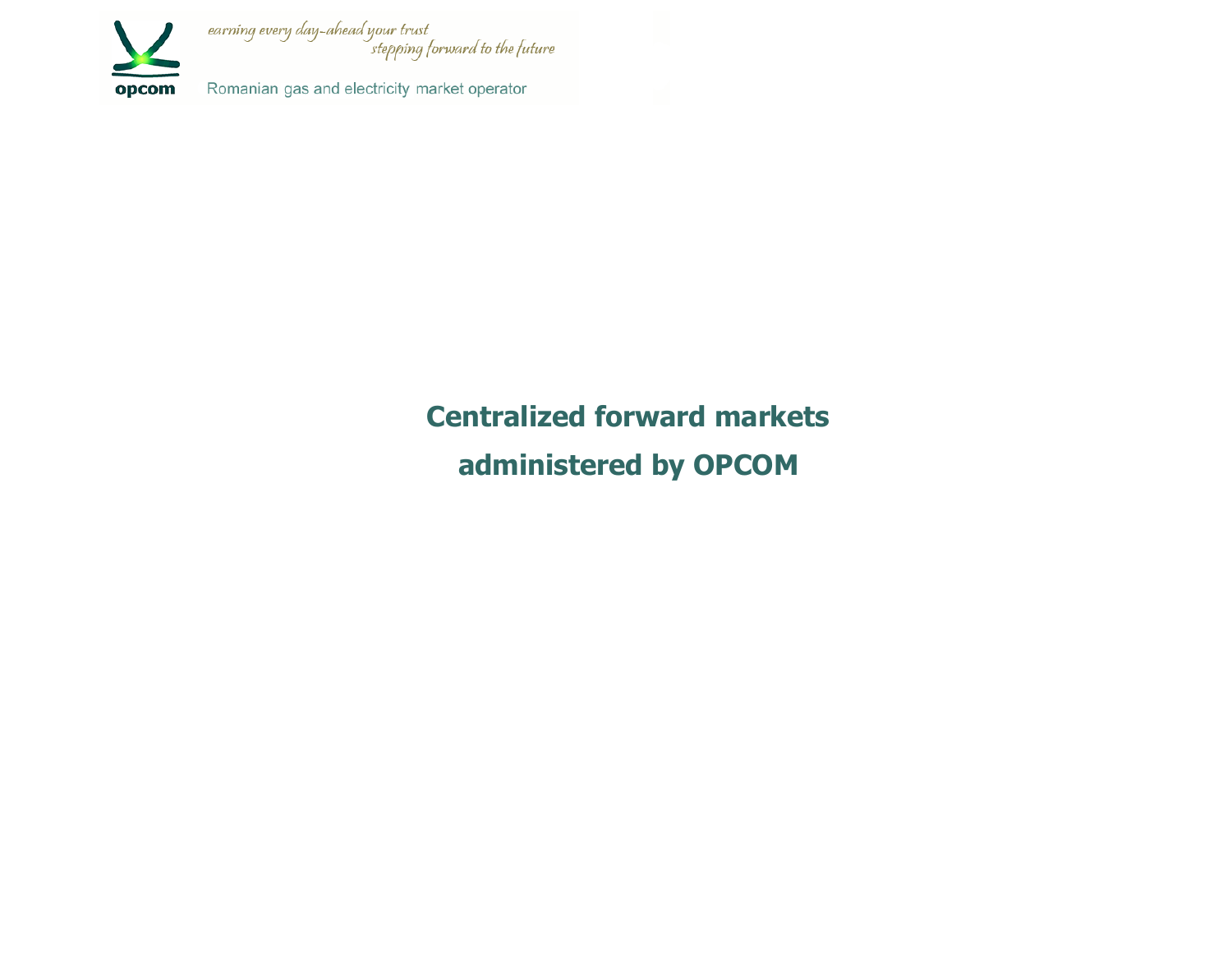

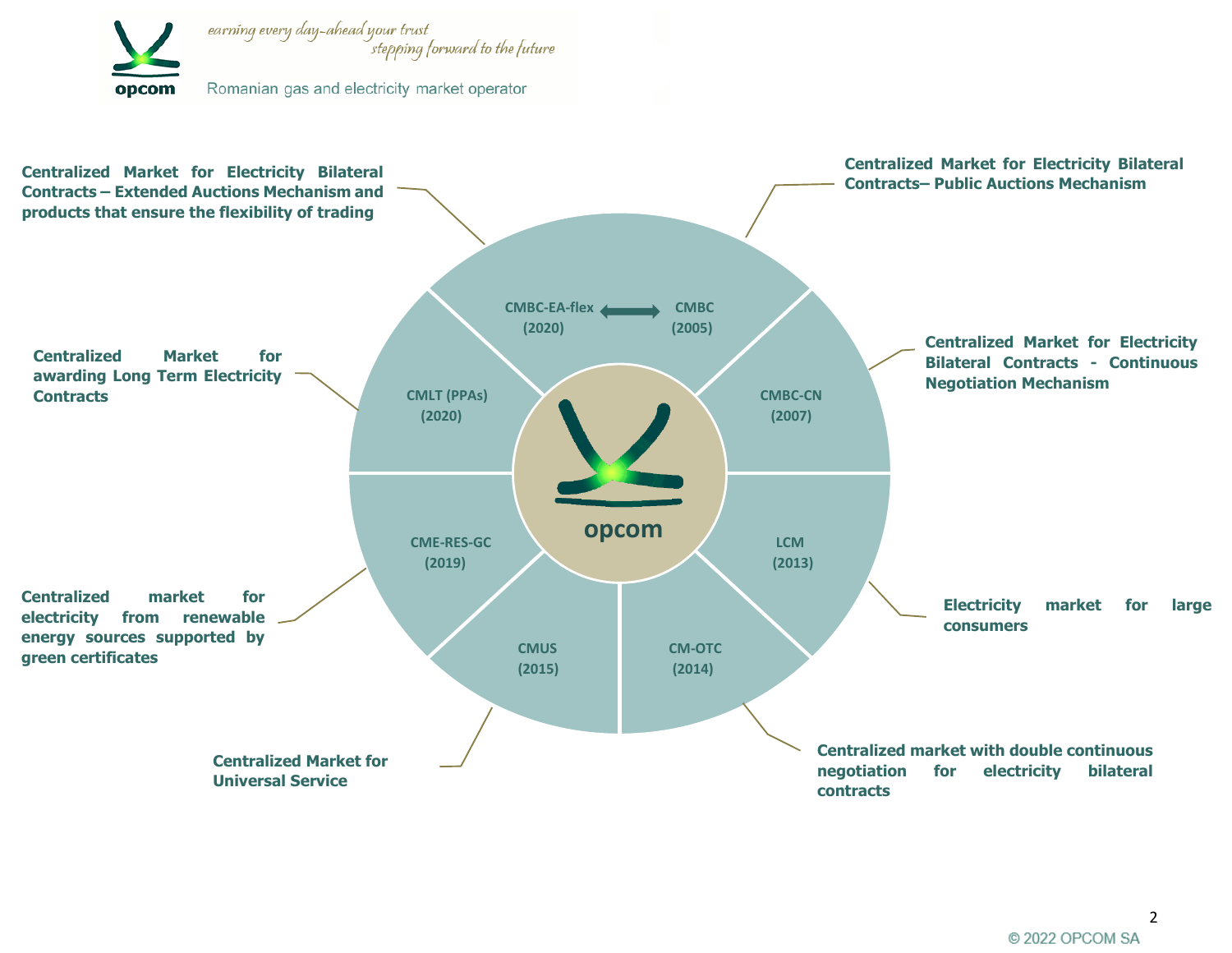

# **CMBC-EA-flex**

- ❖ **Legal and regulatory framework**
- ✓ **ANRE Order no. 64/31.03.2020** for the approval of the "Regulation on the manner of concluding bilateral electricity contracts by extended auction and products that ensure the flexibility of trading" amended by ANRE's **Rectification published in M.O. no. 344/28.04.2020** and by **ANRE's Orders no. 161/09.09.2020** and **no. 27/31.03.2021**.
- $\checkmark$  Procedure regarding participants' registration at centralized electricity markets administered by OPCOM S.A.
- ✓ Participation Agreement on the Centralized Market for Electricity Bilateral Contracts Extended Auction Mechanism and products that ensure the flexibility of trading.
- ✓ Procedure concerning the proceedings of trading on the Centralized Market for Electricity Bilateral Contracts by extended auction and products that ensure the flexibility of trading.

#### ❖ **Conditions for participation**

- Eligible participants registration at CMBC-EA-flex:
	- electricity licensees;
	- natural or legal person that, according to the law, may develop activities in the electricitysector without holding a license granted by the Romanian Energy Regulatory Authority (ANRE);
	- legal person based in an EU member state and whose rights to participate on power exchange markets in Romania were confirmed by the Romanian Energy Regulatory Authority (ANRE).
- $\checkmark$  Participation at CMBC-EA-flex is voluntary.
- Aggregators/ aggregated entities can be registered.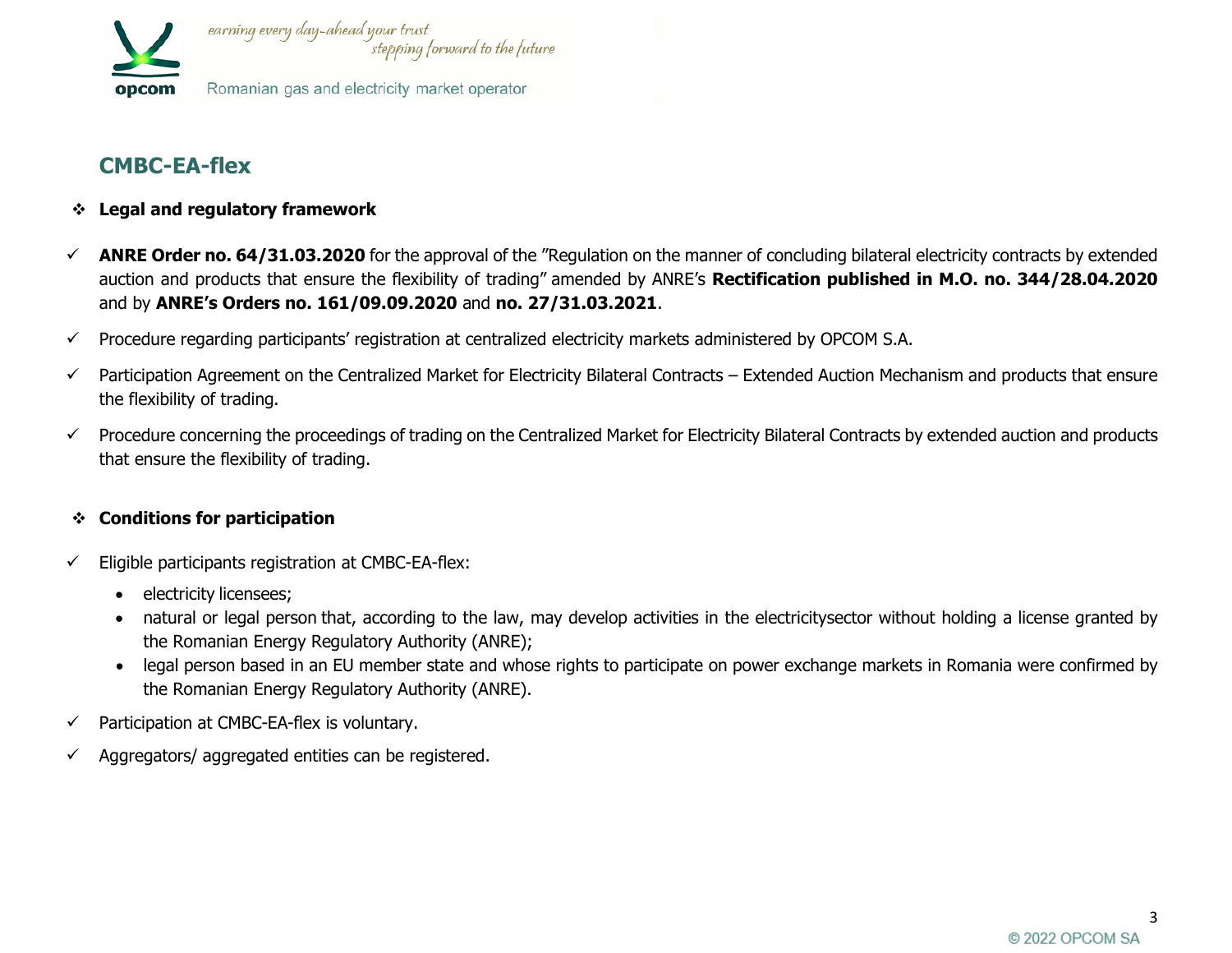

| <b>Technology used</b>         | Application developed by OPCOM.                                                                                                                                                                                                                                                                                                                                                                                                                                                                                                                                                                                                                                                                                                                                                                                                                                                                                                                                                                                                                                                 |  |  |
|--------------------------------|---------------------------------------------------------------------------------------------------------------------------------------------------------------------------------------------------------------------------------------------------------------------------------------------------------------------------------------------------------------------------------------------------------------------------------------------------------------------------------------------------------------------------------------------------------------------------------------------------------------------------------------------------------------------------------------------------------------------------------------------------------------------------------------------------------------------------------------------------------------------------------------------------------------------------------------------------------------------------------------------------------------------------------------------------------------------------------|--|--|
| <b>Trading schedule</b>        | Every working day.<br>The opening hours for the auction sessions are: 09:00 to 17:00 Mon-Thu and 09:00 to 14:00 on Fri.                                                                                                                                                                                                                                                                                                                                                                                                                                                                                                                                                                                                                                                                                                                                                                                                                                                                                                                                                         |  |  |
| <b>Offers</b>                  | Market participants submit by email/fax the initiating, co-initiating, price adjustment and responding offers:<br>$\checkmark$ the <b>initiating</b> offers must be submitted together with the annexes containing specific provisions of the proposed<br>framework contract no later than 5 working days before the start of the auction session, until 15:00 Mon-Thu,<br>12:00 on Fri;<br>$\checkmark$ the co-initiating offers may be submitted no later than 3 working days before the start of the auction session,<br>until 15:00 Mon-Thu, 12:00 on Fri;<br>price adjustment offers for the initiating/co-initiating published offers may be submitted no later than 1 working<br>$\checkmark$<br>day before the start of the auction session;<br>responding offers may be submitted no later than 1 working day before the start of the auction session;<br>✓                                                                                                                                                                                                            |  |  |
| <b>Offer's characteristics</b> | The delivery period must be of at least one calendar month;<br>$\checkmark$<br>Delivery profile: Base LD (Monday-Sunday, 00:00-24:00 CET); Peak 1 (Monday-Friday, 06:00-22:00 CET); Peak 2<br>✓<br>(Monday-Sunday, 06:00-22:00 CET); Off-Peak 1 (Monday-Friday, 00:00-06:00 and 22:00-24:00 CET and Saturday-<br>Sunday, 00:00-24:00 CET); the daily delivery profiles applicable are defined and updated by the market operator<br>in accordance with the provisions of the Procedure concerning amending the delivery profiles based on the<br>concluded trades on CMBC-EA-flex or following the proposals of the participants and the organization of public<br>consultations;<br>Minimum Quantity per settlement interval for trading is: 0.001 MW;<br>$\checkmark$<br><i>First day of delivery</i> : not earlier that the 5 <sup>th</sup> calendar day after 4 working days after the auction session;<br>$\checkmark$<br>Price adjustment formula Option;<br>$\checkmark$<br>Quantity per settlement interval Variation Option;<br>✓<br>Trading Option: total or partial; |  |  |
| <b>Contract</b>                | Framework contract and annexes with the specific provisions regarding exclusively the payment terms and payment<br>methods, guarantees and financial penalties, without being contrary to the provisions of the framework contract.                                                                                                                                                                                                                                                                                                                                                                                                                                                                                                                                                                                                                                                                                                                                                                                                                                             |  |  |
| <b>Trading Mechanism</b>       | Successive matching of the selling initiating/co-initiating offer with the lowest price and the buying responding offer<br>✓<br>with the highest price and which price is greater than or equal to the one of the of the initiating/co-initiating selling<br>offer;<br>Successive matching of the buying initiating/co-initiating offer with the highest price and the selling responding<br>✓<br>offer with the lowest price and which price is lower than or equal to the one of the of the initiating/co-initiating<br>buying offer;                                                                                                                                                                                                                                                                                                                                                                                                                                                                                                                                         |  |  |
|                                | The identity and the offering intention of the market participants are made public towards the whole business<br>community;                                                                                                                                                                                                                                                                                                                                                                                                                                                                                                                                                                                                                                                                                                                                                                                                                                                                                                                                                     |  |  |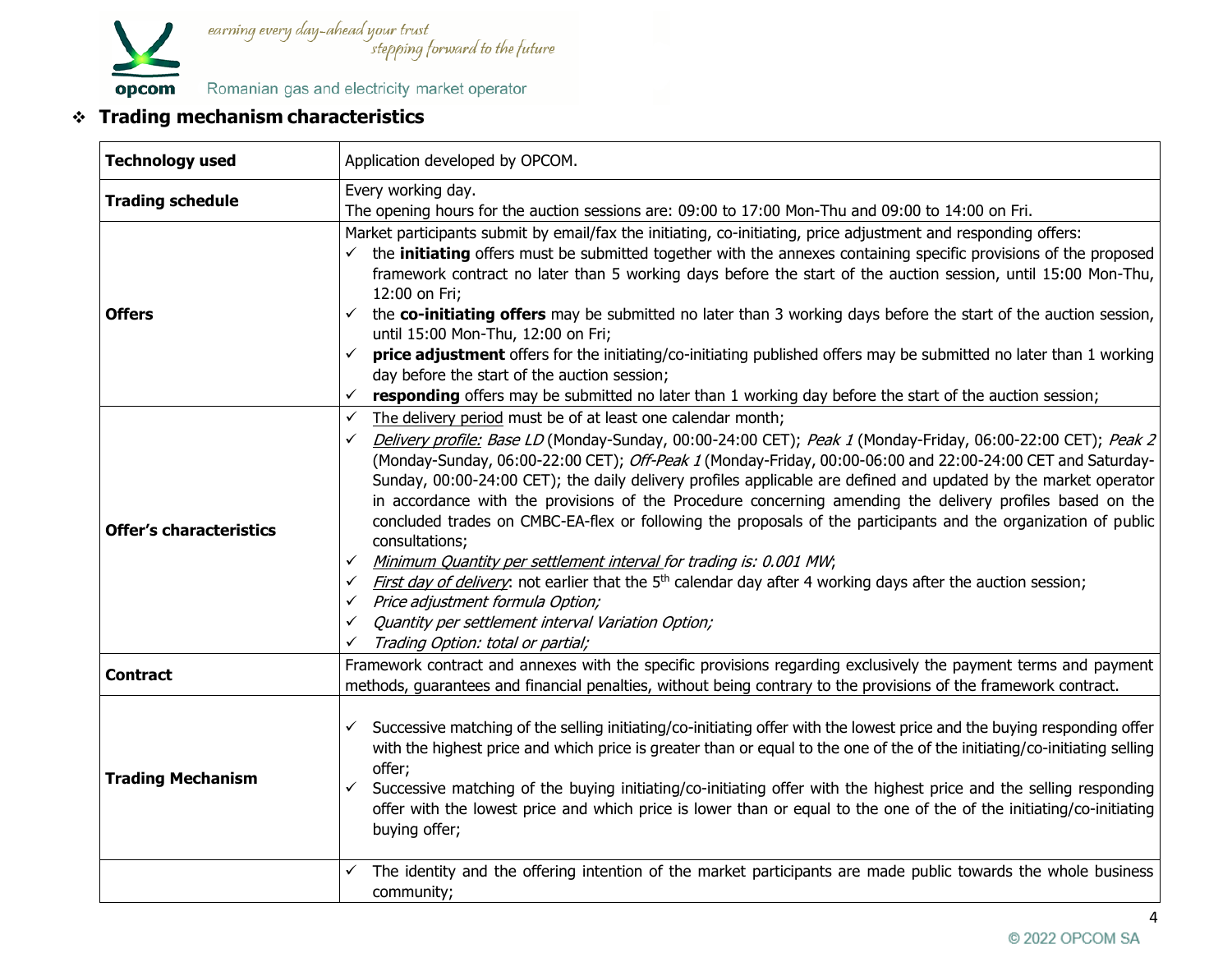

| <b>Parameters of the trading</b> | $\checkmark$ | There can be formulated co-initiating offers or responding offers related to any published initiating offer.                     |
|----------------------------------|--------------|----------------------------------------------------------------------------------------------------------------------------------|
| activity                         |              | The offers can be withdrawn assuming the provisions of the CMBC-EA-flex Procedure related to penalties payment                   |
|                                  |              | and the participant's market suspension;                                                                                         |
|                                  |              | $\checkmark$ Offers are standardized in terms delivery profile with only one posibility of initiating/co-initiating offer price  |
|                                  |              | adjustment;                                                                                                                      |
|                                  |              | Options for quantity per settlement interval variation/price adjustment formula are allowed;                                     |
|                                  |              | Closing price:                                                                                                                   |
|                                  |              | $\triangleright$ Set by the intersection between the aggregate curve of the buying offers and the aggregate curve of the selling |
|                                  |              | offers; if there are 2 points of intersection then the price is determined as the average between the values                     |
|                                  |              | corresponding to these 2 points;                                                                                                 |
|                                  |              | $\triangleright$ Is expressed in lei/MWh, with two decimal places (includes transport tariff).                                   |
|                                  | $\checkmark$ | Results published on OPCOM's website:                                                                                            |
|                                  |              | $\triangleright$ After the end of the auction session:                                                                           |
|                                  |              | • List of participants who participated in the auction with responding offers and their offers;                                  |
|                                  |              | • Trading Option;                                                                                                                |
|                                  |              | • Total offered and assigned quantity;                                                                                           |
|                                  |              | • Delivery period;                                                                                                               |
|                                  |              | • Proposed price, adjusted price and closing price;                                                                              |
| <b>Results</b>                   |              | $\triangleright$ Weekly, monthly and annual statistics                                                                           |
|                                  |              | Trade confirmation is sent after the auction session and specifies information regarding: auction session code,                  |
|                                  |              | traded quantity, the contract price, the deadline for submitting the signed contract.                                            |
|                                  |              | Trades concluded on this market will lead to the signing of the framework contract together with the annexes                     |
|                                  |              | submitted by the initiator, and OPCOM will verify the contracts in terms of their compliance with the provisions of              |
|                                  |              | the applicable framework contract, the specific annexes proposed by the initiator and the results of the auction                 |
|                                  |              | sessions.                                                                                                                        |
|                                  |              |                                                                                                                                  |

# **CME-RES- GC**

## ❖ **Legal and regulatory framework**

- ✓ **ANRE Order no. 160/10.07.2019** for the approval of the "Regulation concerning the functioning of the Centralized market for electricity from renewable energy sources supported by green certificates" amended by ANRE **Order no. 27/31.03. 2021**;
- ✓ Procedure regarding participants' registration at the Centralized market for electricity from renewable energy sources supported by green certificates;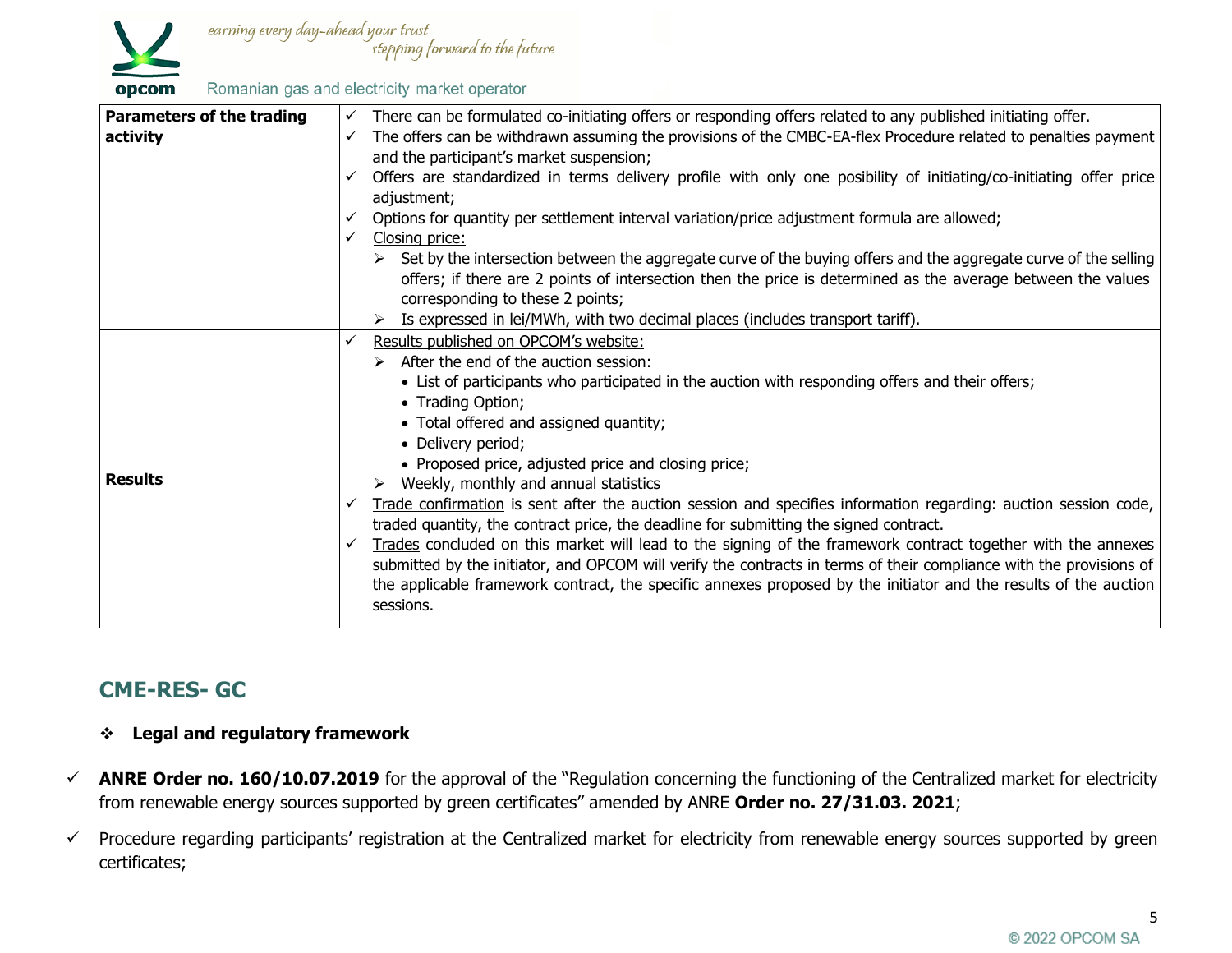

- ✓ Participation Agreement for the Centralized market for electricity from renewable energy sources supported by green certificates;
- ✓ Procedure concerning the proceedings of trading on the Centralized market for electricity from renewable energy sources supported by green certificates;

## ❖ **Conditions for participation**

- $\checkmark$  Eligible participants registration at CME-RES-GC:
	- As sellers: energy from renewable energy sources supported by green certificates license holders that benefit or had benefit from the green certificate promotion system, including natural or legal person that, according with the legal provisions, can develop activities in the energy sector without a license granted by ANRE
	- As buyers:
		- energy suppliers, including legal person suppliers based in an EU member state and whose rights to participate on power exchange markets in Romania were confirmed by the Romanian Energy Regulatory Authority (ANRE)
		- energy producers that use the electricity produced for supplying consumers that are directly connected to the power station and/or for their own final consumption, other than their own technological consumption.
- Participation on CME-RES-GC is voluntary.
- $\checkmark$  Aggregated entities can be registered

| <b>Technology used</b>  | Application developed by OPCOM.                                                                                                                                                                                                                                                                                                                                                                                                                                                                                                                                                                                                                                                                            |
|-------------------------|------------------------------------------------------------------------------------------------------------------------------------------------------------------------------------------------------------------------------------------------------------------------------------------------------------------------------------------------------------------------------------------------------------------------------------------------------------------------------------------------------------------------------------------------------------------------------------------------------------------------------------------------------------------------------------------------------------|
| <b>Trading schedule</b> | Every working day.<br>The opening hours for the auction sessions are: 09:00 to 17:00 Mon-Thu and 09:00 to 14:00 on Fri.                                                                                                                                                                                                                                                                                                                                                                                                                                                                                                                                                                                    |
| <b>Offers</b>           | Market participants submit by email/fax the initiating, co-initiating, price adjustment and responding offers:<br>the <b>initiating</b> offers must be submitted together with the annexes containing specific provisions of the proposed<br>framework contract no later than 5 working days before the start of the auction session, until 15:00 Mon-Thu,<br>12:00 on Fri;<br>the co-initiating offers may be submitted no later than 3 working days before the start of the auction session,<br>until 15:00 Mon-Thu, 12:00 on Fri;<br>price adjustment offers for the initiating/co-initiating published offers may be submitted no later than 1 working<br>day before the start of the auction session; |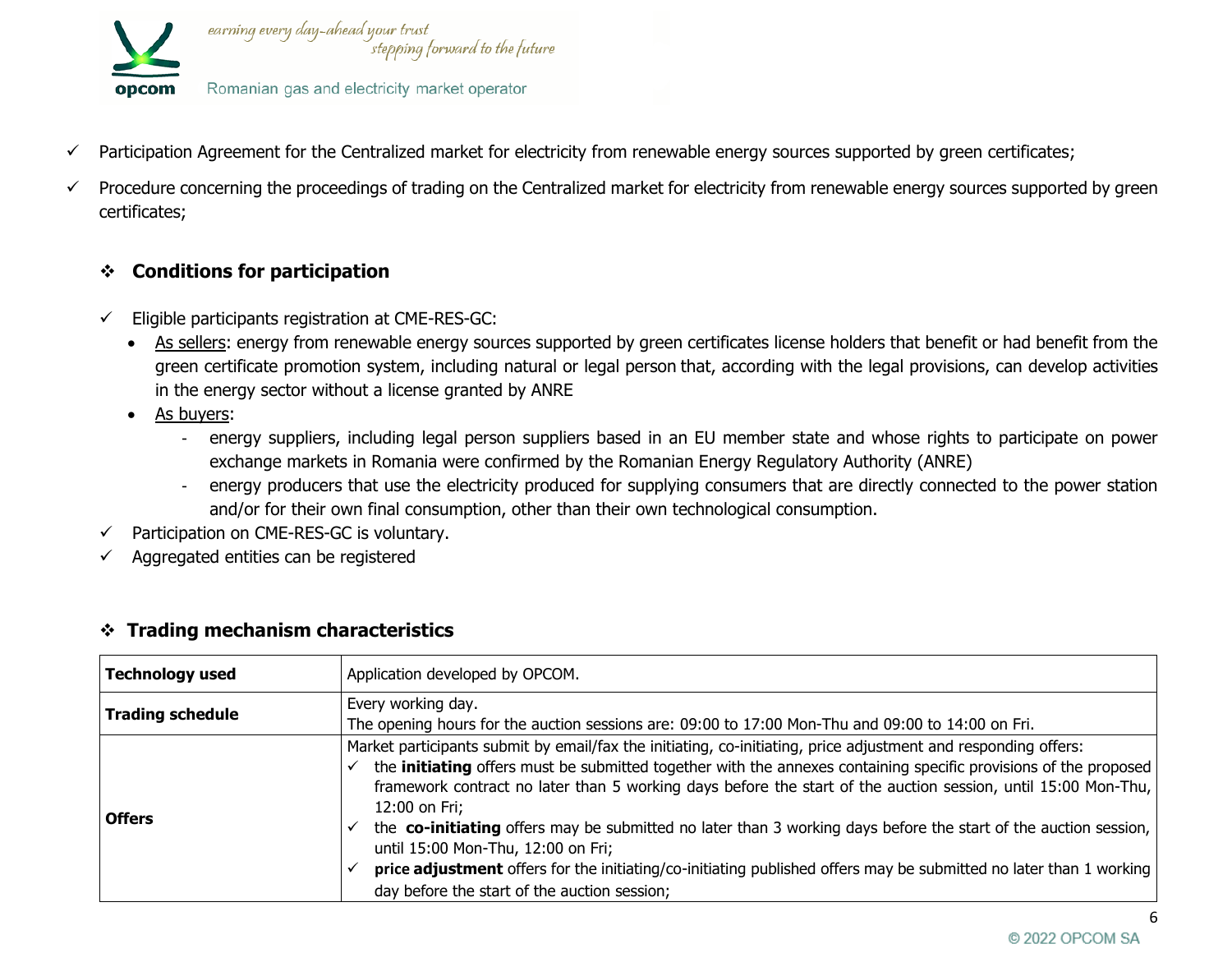

|                                              | responding offers may be submitted no later than 1 working day before the start of the auction session;                                                                                                           |
|----------------------------------------------|-------------------------------------------------------------------------------------------------------------------------------------------------------------------------------------------------------------------|
|                                              | The electricity delivery period must be of at least one calendar month;<br>✓                                                                                                                                      |
|                                              | Delivery profile: Base (Monday-Sunday, 00:00-24:00 CET); Peak (Monday-Friday, 06:00-22:00 CET); Peak E<br>$\checkmark$                                                                                            |
|                                              | (Monday-Sunday, 17:00-22:00 CET); Off-Peak (Monday-Friday, 00:00-06:00 and 22:00-24:00 CET and Saturday-                                                                                                          |
|                                              | Sunday, 00:00-24:00 CET); initiators may propose other delivery profiles that cannot be changed throughout the                                                                                                    |
|                                              | delivery period, with the following characteristics: constant output, exact specification of delivery intervals stating                                                                                           |
| <b>Offer's characteristics</b>               | the days and start and end hours, with a minimum of 3 consecutive hours of delivery;                                                                                                                              |
|                                              | Minimum Quantity per settlement interval for trading is: 0.1 MW;<br>$\checkmark$                                                                                                                                  |
|                                              | First day of delivery: not earlier that the 6th calendar day after 5 working days after the auction session;<br>$\checkmark$                                                                                      |
|                                              | Price adjustment formula Option;<br>$\checkmark$                                                                                                                                                                  |
|                                              | Trading Option: total or partial;<br>✓                                                                                                                                                                            |
|                                              | For each MWh of electricity from renewable sources offered for trading is associated an integer number of GC.                                                                                                     |
| <b>Contract</b>                              | Framework contract and annexes with the specific provisions regarding exclusively the payment terms and payment                                                                                                   |
|                                              | methods, guarantees and financial penalties, without being contrary to the provisions of the framework contract.                                                                                                  |
|                                              | Total or partial trading of the offered quantity made with one and/or more participants:                                                                                                                          |
|                                              | Successive matching of the selling initiating/co-initiating offer with the lowest price and the buying responding<br>$\checkmark$                                                                                 |
|                                              | offer with the highest price and which price is greater than or equal to the one of the of the initiating/co-initiating                                                                                           |
| <b>Trading Mechanism</b>                     | selling offer;                                                                                                                                                                                                    |
|                                              | Successive matching of the buying initiating/co-initiating offer with the highest price and the selling responding<br>$\checkmark$                                                                                |
|                                              | offer with the lowest price and which price is lower than or equal to the one of the of the initiating/co-initiating                                                                                              |
|                                              | buying offer.                                                                                                                                                                                                     |
|                                              | $\checkmark$ The identity of the market participants is anonymous until the auction session begins;                                                                                                               |
| <b>Parameters of the trading</b><br>activity | Offers are standardized in terms of delivery profile with only one posibility of initiating/co-initiating offer price<br>$\checkmark$                                                                             |
|                                              | adjustment;                                                                                                                                                                                                       |
|                                              | $\checkmark$ Option for price adjustment formula is allowed;                                                                                                                                                      |
|                                              | There can be submitted co-initiating offers or responding offers related to any published initiating offer;<br>$\checkmark$                                                                                       |
|                                              | The offers can be withdrawn assuming the provisions of the CME-RES-GC Procedure related to penalties payment<br>$\checkmark$                                                                                      |
|                                              | and the participant's market suspension;                                                                                                                                                                          |
|                                              | Closing price for electricity:<br>$\checkmark$                                                                                                                                                                    |
|                                              | > Set by the intersection between the aggregate curve of the buying offers and the aggregate curve of the                                                                                                         |
|                                              | selling offers;                                                                                                                                                                                                   |
|                                              | $\triangleright$ Is expressed in lei/MWh, with two decimal places (includes transport tariff).<br>GC price is the closing price of the last trading session closed on Centralized Anonymous Spot Market for Green |
|                                              | $\checkmark$<br>Certificates, before the starting hour of the CME-RES-GC auction session;                                                                                                                         |
|                                              | Results published on OPCOM's website:                                                                                                                                                                             |
| <b>Results</b>                               |                                                                                                                                                                                                                   |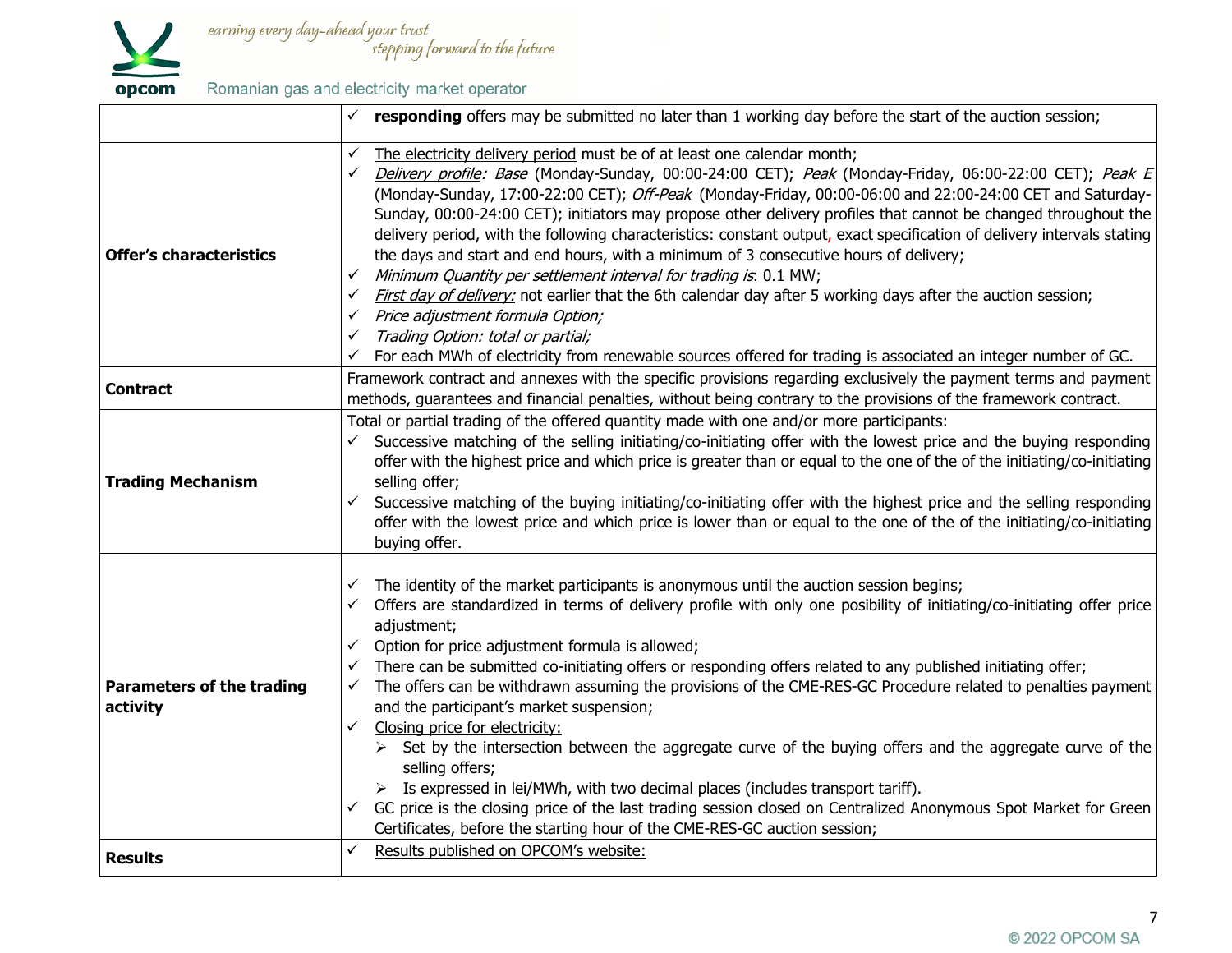

|  | opcom | Romanian gas and electricity market operator |  |  |  |  |  |
|--|-------|----------------------------------------------|--|--|--|--|--|
|--|-------|----------------------------------------------|--|--|--|--|--|

| $\triangleright$ After the end of the auction session: list of auction participants, price and quantitty of each offer including the<br>offers not traded; auction closing price, quantity per settlement interval and total quantity for each trade;<br>number of green certificates assigned and GC price;<br>Weekly, monthly and annual statistics                                                                                                                                                                                                                                                                                                                                    |
|------------------------------------------------------------------------------------------------------------------------------------------------------------------------------------------------------------------------------------------------------------------------------------------------------------------------------------------------------------------------------------------------------------------------------------------------------------------------------------------------------------------------------------------------------------------------------------------------------------------------------------------------------------------------------------------|
| Trade confirmation                                                                                                                                                                                                                                                                                                                                                                                                                                                                                                                                                                                                                                                                       |
| $\triangleright$ The trade confirmation is sent through e-mail/fax to participants with concluded trades and it specifies<br>information regarding: the name of the trading partner, traded quantity and the associated number of $GC$ ,<br>the contract price, the deadline for submitting the signed contract.<br>Trades concluded on this market will lead to the signing of the framework contract together with the annexes<br>submitted by the initiator, and OPCOM will verify the contracts in terms of their compliance with the provisions of<br>the applicable framework contract, the specific annexes proposed by the initiator and the results of the auction<br>sessions. |

## **CMBC-EA-flex and CME-RES-GC auction sessions schedule**

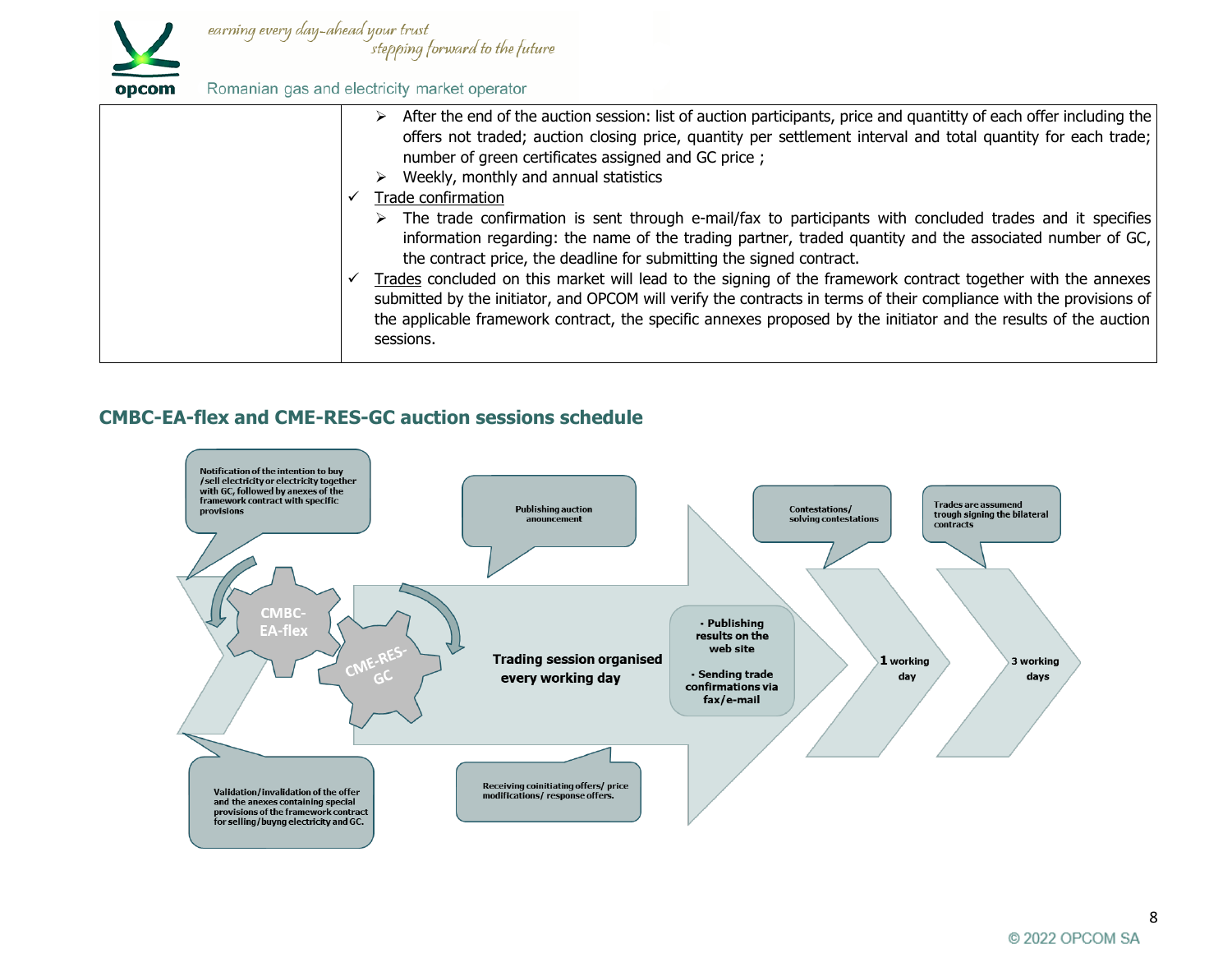

# **CMBC-CN**

- ❖ **Legal and regulatory framework**
- ✓ **ANRE Order no. 78/14.08.2014** for the approval of the "Regulation for the modalities of concluding electricity bilateral contracts by means of Extended Auctions Mechanism and Continuous Negotiation Mechanism and by means of processing contracts", ammended by **ANRE Orders no. 50/10.04.2019, no. 65/31.03.2020** and **no. 27/31.03.2021**.
- $\checkmark$  Procedure regarding participants' registration at centralized electricity markets administered by OPCOM S.A.
- $\checkmark$  Participation Agreement on the Centralized Market for Electricity Bilateral Contracts Continuous Negotiation Mechanism.
- $\checkmark$  The Procedure concerning the modalities to conclude the electricity bilateral contracts by means of Continuous Negotiation Mechanism.

# ❖ **Conditions for participation**

- $\checkmark$  Eligible participants registration at CMBC-CN :
	- electricity licensees;
	- natural or legal person that, according to the law, may develop activities in the electricity sector without holding a license granted by the Romanian Energy Regulatory Authority (ANRE) or legal person based in an EU member state and whose rights to participate on power exchange markets in Romania were confirmed by ANRE.
- $\checkmark$  Aggregators/ aggregated entities can be registered.
- $\checkmark$  Participants must request an USB Token key needed to access the trading platform. The USB Token is given according to the Unique Bailment Agreement for USB Token key necessary for access to trading platform signed with OPCOM.

| <b>Hauling Incentanism characteristics</b> |                                                                                   |  |  |
|--------------------------------------------|-----------------------------------------------------------------------------------|--|--|
| Technology used                            | Nasdag                                                                            |  |  |
| Trading schedule                           | Every working day.<br>Trading hours are $12:00 - 14:00$ .                         |  |  |
| <b>Offers</b>                              | Market participants enter orders in the trading plaform from their own terminals. |  |  |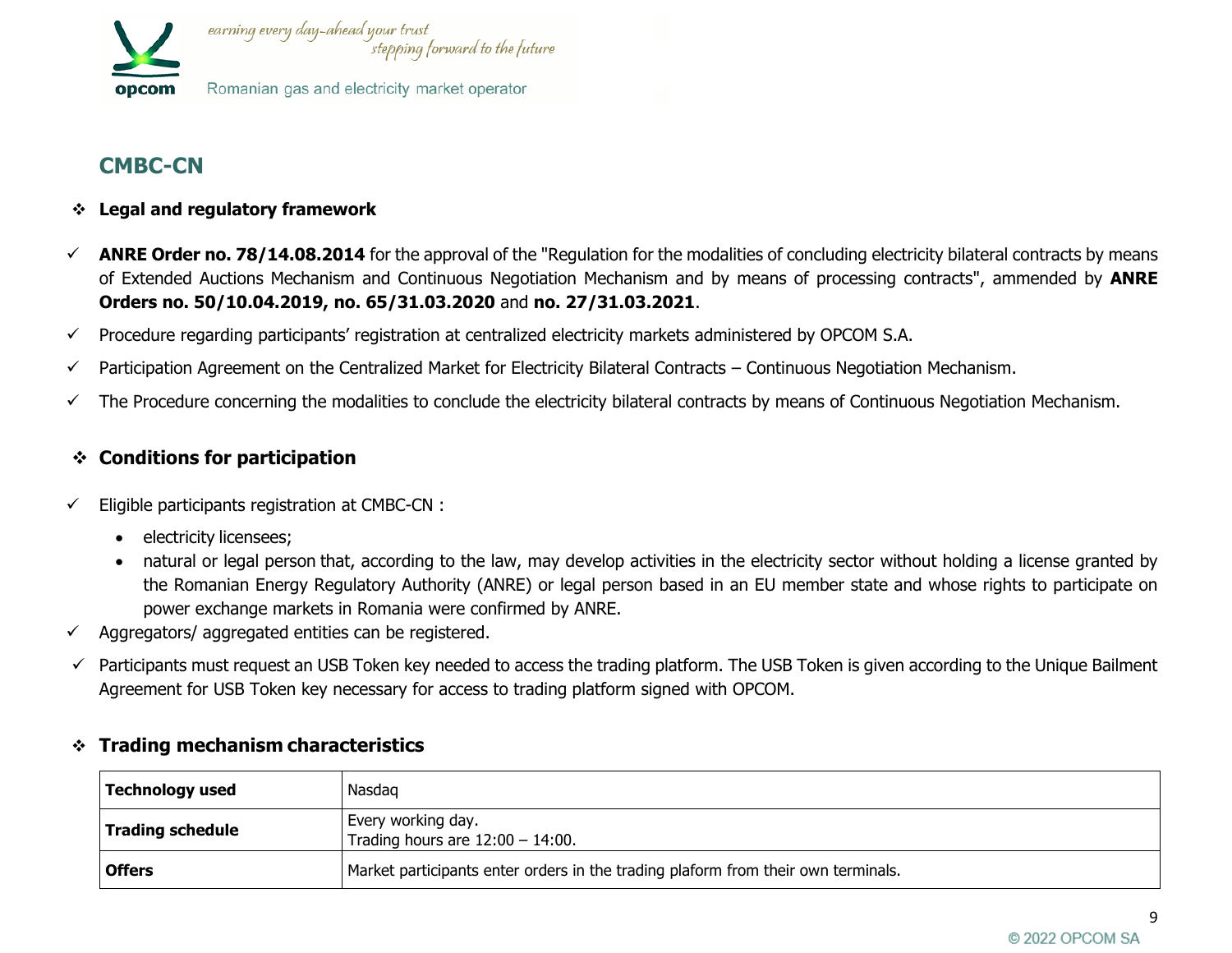

|                                              | Standardized instruments:                                                                                                       |  |  |  |  |  |
|----------------------------------------------|---------------------------------------------------------------------------------------------------------------------------------|--|--|--|--|--|
|                                              | Delivery period of the electricity can be 1 year/ 1 semester/ 1 trimester/ 1 month/ 1 week/ 1 day;<br>✓                         |  |  |  |  |  |
|                                              | Daily delivery load shape - base load (Monday-Sunday, 00:00 - 24:00 CET); peak load type V1 (Monday to Friday<br>✓              |  |  |  |  |  |
|                                              | $6:00 - 22:00$ CET); peak load type V2 (Monday to Sunday $6:00 - 22:00$ CET) and off-peak (Monday to Friday                     |  |  |  |  |  |
| <b>Product's characteristics</b>             | $00:00 - 06:00$ , 22:00 - 24:00 CET and Saturday to Sunday 00:00 - 24:00 CET).                                                  |  |  |  |  |  |
|                                              | Minimum Quantity per settlement interval for trading is. 0.1 MW;<br>$\checkmark$                                                |  |  |  |  |  |
|                                              | $\checkmark$ The trading period of each instrument ends with 3 (for daily and weekly instruments) and 4 working days before     |  |  |  |  |  |
|                                              | the start of delivery.                                                                                                          |  |  |  |  |  |
|                                              | Standard Contract to sell-buy electricity on CMBC-CN, without the possibility of modifying it through mutual participant's      |  |  |  |  |  |
| <b>Contract</b>                              | agreement.                                                                                                                      |  |  |  |  |  |
|                                              | Continuous and anonymous trading. The closing price for a trade, folowing the correlation rules, will be the price of           |  |  |  |  |  |
| <b>Trading Mechanism</b>                     | the last newly introduced order, in the opposite direction to the existing one at the best price, compatible with it and        |  |  |  |  |  |
|                                              | having the best price.                                                                                                          |  |  |  |  |  |
|                                              | Posibility to cancel a mistaken trade (maximum term of request: 15 minutes from the time of trade conclusion);                  |  |  |  |  |  |
| <b>Parameters of the trading</b><br>activity | <b>Trading Price:</b><br>$\checkmark$                                                                                           |  |  |  |  |  |
|                                              | $\triangleright$ Set by the aggresor's order;                                                                                   |  |  |  |  |  |
|                                              | Is expressed in lei/MWh, with two decimal places (includes transport tariff).                                                   |  |  |  |  |  |
|                                              | Results published on OPCOM's website:<br>$\checkmark$                                                                           |  |  |  |  |  |
| <b>Results</b>                               | $\triangleright$ After the end of the trading session:                                                                          |  |  |  |  |  |
|                                              | • Name of the seller and the buyer, transaction price, average output for settlement interval, number of traded                 |  |  |  |  |  |
|                                              | contracts;                                                                                                                      |  |  |  |  |  |
|                                              | • Details regarding canceled trades.                                                                                            |  |  |  |  |  |
|                                              | $\triangleright$ Weekly, monthly and annual statistics.                                                                         |  |  |  |  |  |
|                                              | $\checkmark$ The trade confirmation is sent after the end of the trading session and it specifies information regarding: traded |  |  |  |  |  |
|                                              | instrument, traded output, contract price and the deadline for submitting the signed contract.                                  |  |  |  |  |  |
|                                              | Trades concluded on this market will lead to the signing of the strandard contract and OPCOM will verify the<br>✓               |  |  |  |  |  |
|                                              | contracts in terms of their compliance with the provisions of the applicable standard contract and the results of               |  |  |  |  |  |
|                                              | the trading sessions.                                                                                                           |  |  |  |  |  |
|                                              |                                                                                                                                 |  |  |  |  |  |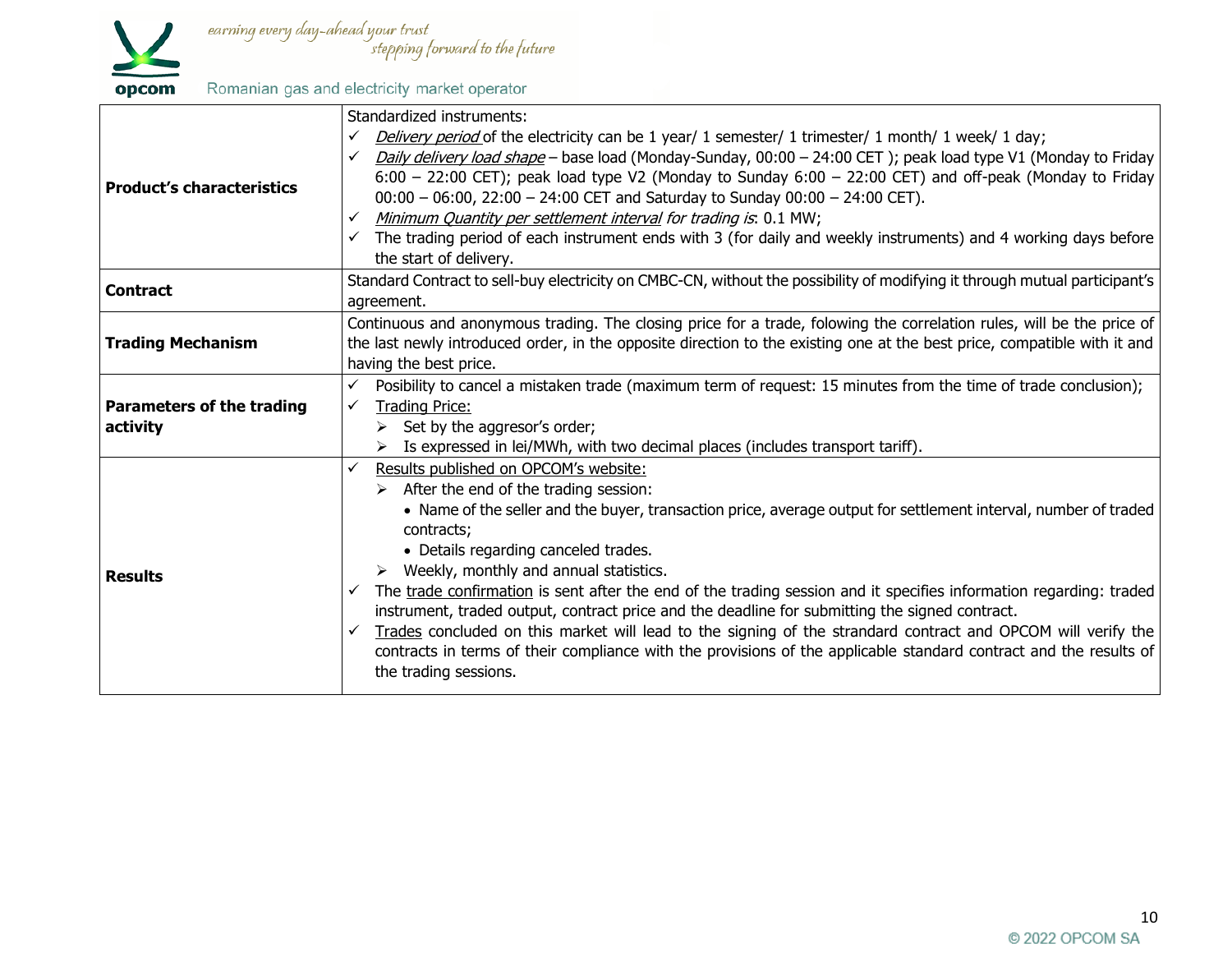

# ❖ **Legal and regulatory framework**

- The Regulation concerning the organized framework for trading on the Centralized market with double continuous negotiation for electricity bilateral contracts, approved by **ANRE Order no. 49/12.07.2013**, modified by ANRE Orders no. 151/01.10.2015, no. 23/23.01.2018, no. 178/13.08.2019, no. 65/31.03.2020, no. 27/31.03.2021.
- $\checkmark$  Procedure regarding participants' registration at centralized electricity markets administered by OPCOM S.A.
- $\checkmark$  The Participation Agreement to the Centralized market with double continuous negotiation for electricity bilateral contracts.
- $\checkmark$  The Procedure regarding the trading mechanism on the Centralized market with double continuous negotiation for electricity bilateral contracts.

## ❖ **Conditions for participation**

- $\checkmark$  The following participants categories may register at CM-OTC:
	- license holders in the power field;
	- individual or legal entities who, according to the law, may carry out activities in the power field without holding a license granted by the National Energy Regulatory Authority;
	- legal entities based in a Member State of the European Union to which the National Energy Regulatory Authority has confirmed the right to participate in the Romanian electricity markets;
	- Aggregators / aggregate entities can be registered.
- $\checkmark$  CM-OTC participation is voluntary.

#### ❖ **The characteristics of the trading mechanism**

| <b>Technology used</b>  | Trayport Ltd.                                                                                                                                                           |  |  |
|-------------------------|-------------------------------------------------------------------------------------------------------------------------------------------------------------------------|--|--|
| <b>Trading schedule</b> | Every working day.<br>The stage for offer submission: 09:00 - 17:00 each trading day;<br>Pre-closing stage: 17:00 - 17:15 for resolving the mistaken trades situations. |  |  |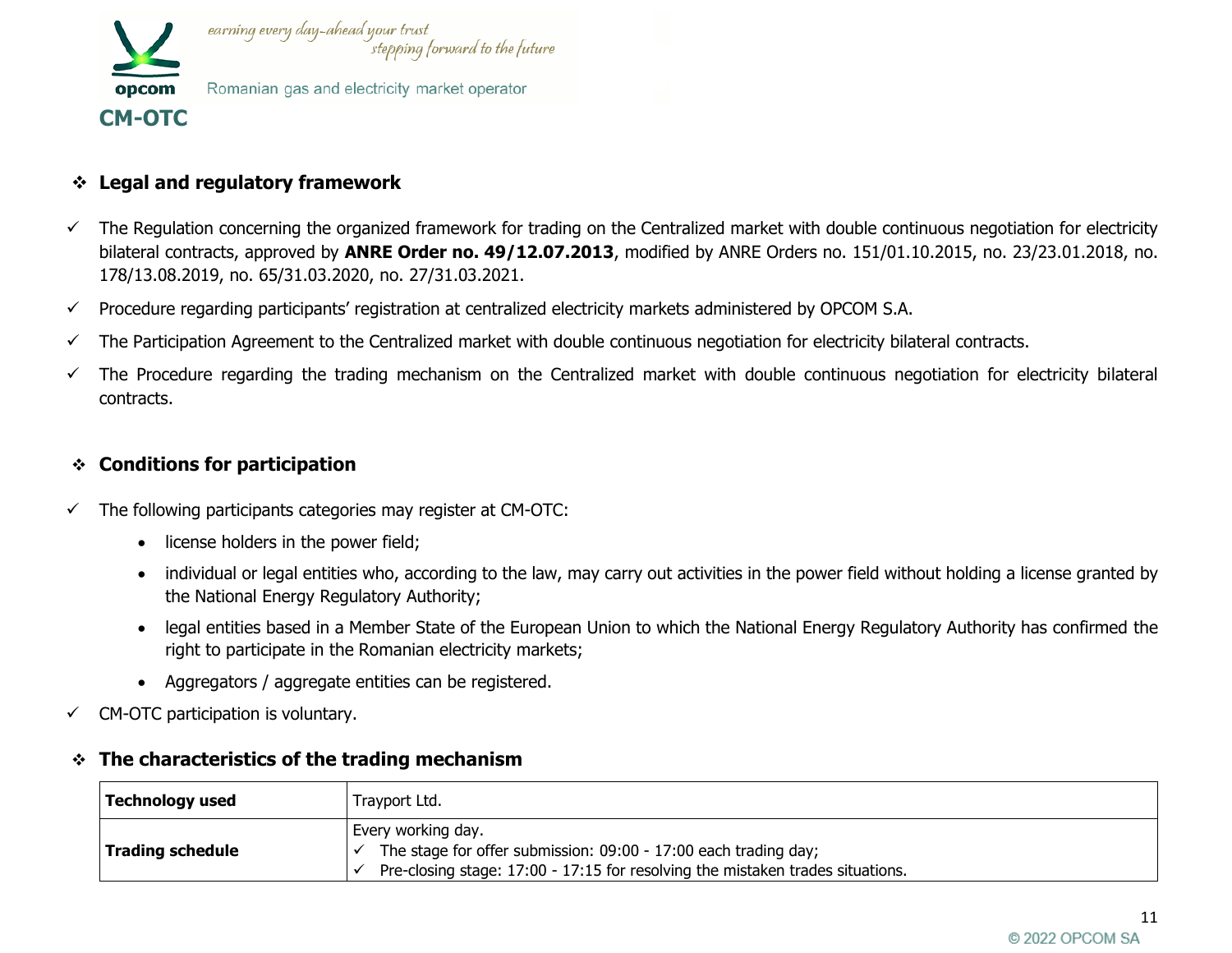

| <b>Offers</b>                                                 | Market participants place orders in the trading platform from their own workstations.                                                                                                                                                                                                                                                                                                                                                                                                                                                                                                                                                                                                                                                                                                                                                                                                                                                                                                                                                                                                                                                                                                                                                                                                                                          |
|---------------------------------------------------------------|--------------------------------------------------------------------------------------------------------------------------------------------------------------------------------------------------------------------------------------------------------------------------------------------------------------------------------------------------------------------------------------------------------------------------------------------------------------------------------------------------------------------------------------------------------------------------------------------------------------------------------------------------------------------------------------------------------------------------------------------------------------------------------------------------------------------------------------------------------------------------------------------------------------------------------------------------------------------------------------------------------------------------------------------------------------------------------------------------------------------------------------------------------------------------------------------------------------------------------------------------------------------------------------------------------------------------------|
| <b>Products features</b>                                      | Standard instruments:<br>The delivery period of the electricity can be: 1 year / 1 half-year / 1 quarter / 1 month / 1 week / 1 Weekend / 1<br>✓<br>Day<br>The type of daily load to be covered: base load delivery offers (00:00 - 24:00) CET; peak load delivery offers<br>✓<br>(Monday to Friday 6:00 - 22:00 CET); off-peak load delivery offers (Monday to Friday 00:00 - 06:00 CET and<br>$22:00 - 24:00$ CET and Saturday - Sunday $00:00 - 24:00$ CET).<br>The minimum offered power for trading: 1 MW.<br>✓<br>The trading period of each instrument ends 1 working day before the start of delivery.<br>✓                                                                                                                                                                                                                                                                                                                                                                                                                                                                                                                                                                                                                                                                                                            |
| <b>Contracts</b>                                              | <b>EFET Standard Agreement</b>                                                                                                                                                                                                                                                                                                                                                                                                                                                                                                                                                                                                                                                                                                                                                                                                                                                                                                                                                                                                                                                                                                                                                                                                                                                                                                 |
| <b>Trading procedure</b>                                      | Continuous, anonymous trading, performed in two ways:<br>Direct - "click" trading or by automatic correlation;<br>Sleeving procedure wich is completed by the trading platform administrator;<br>✓                                                                                                                                                                                                                                                                                                                                                                                                                                                                                                                                                                                                                                                                                                                                                                                                                                                                                                                                                                                                                                                                                                                             |
| Parameters in which<br>the<br>trading activity is carried out | Reference prices:<br>✓<br>> Computed as arithmetic average of prices sent by the Participants at CM-OTC;<br>$\triangleright$ Used for assessing the closing price variation of first deals greater than 10 %.<br>Eligibility lists:<br>✓<br>Minimum 8 eligible counterparties with credit limit greater than 0.<br>Continuous trading only with counterparties from the eligibility list:<br>✓<br>> Offers are launched knowing all bidding intentions in the market;<br>> Continuous orders management knowing all details in the market depth;<br>> The orders of eligibile counterparties are marked differently than the orders of non-eligible participants at CM-<br>OTC;<br>> The orders of platform users of the same company are marked differently than the existing orders in the<br>market;<br>$\triangleright$ After a deal concluding the name of the counterparty is highlighted in the deals report.<br>Transactions can only be made between participants who have concluded EFET contracts and have notified each<br>✓<br>other in their own eligibility lists;<br>Possibility to cancel mistaken trades (request period: 15 minutes);<br>✓<br>Trading price:<br>✓<br>$\triangleright$ Established by the initiating order;<br>Expressed in lei / MWh, to two decimal places (includes transport component); |
| <b>Results</b>                                                | Results published on OPCOM website:<br>✓<br>Daily data:<br>$\blacktriangleright$<br>• Stike price and traded quantity;                                                                                                                                                                                                                                                                                                                                                                                                                                                                                                                                                                                                                                                                                                                                                                                                                                                                                                                                                                                                                                                                                                                                                                                                         |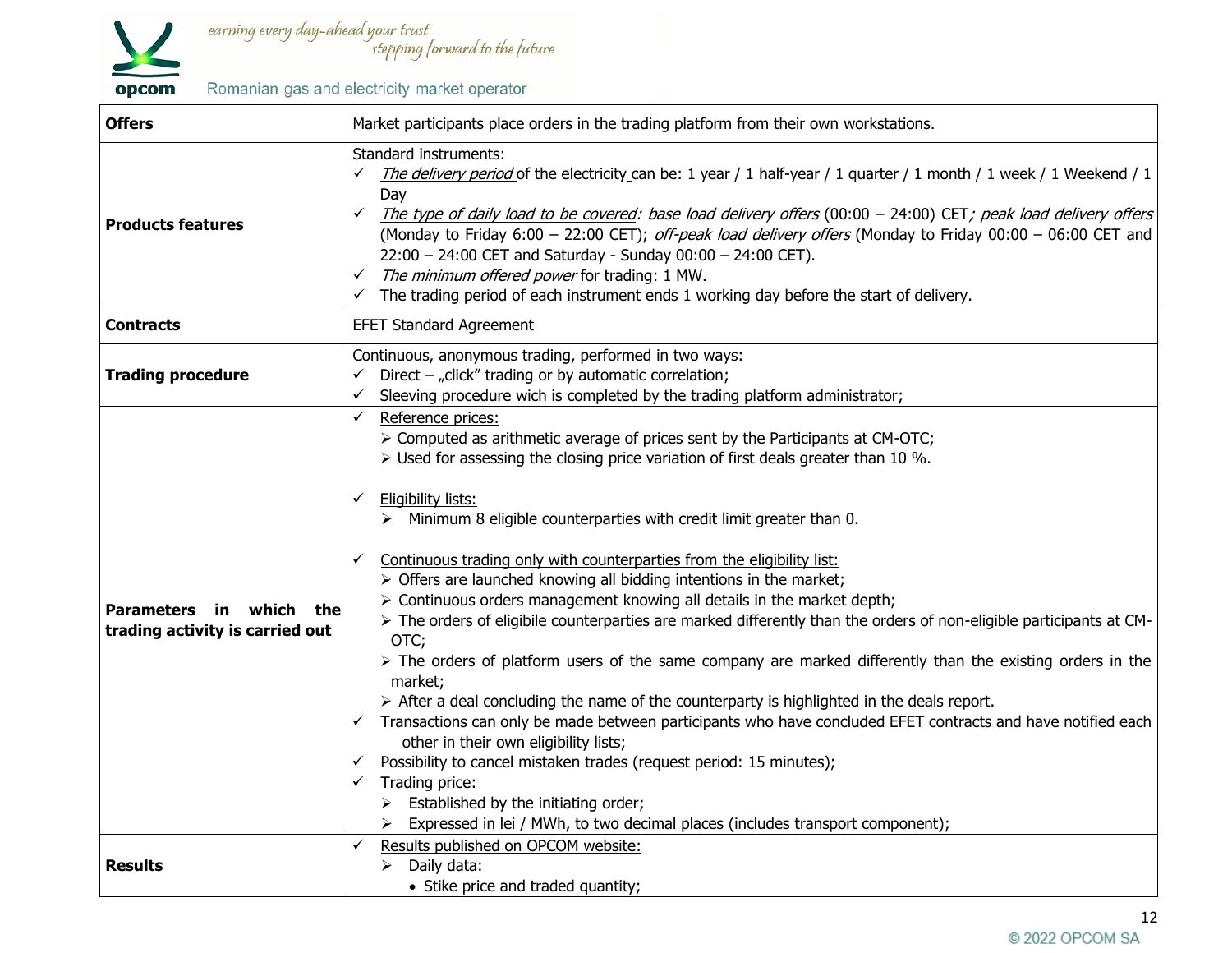

| :om |  | Romanian gas and electricity market operator |  |  |
|-----|--|----------------------------------------------|--|--|
|-----|--|----------------------------------------------|--|--|

| • Highest bid price and lowest ask price for each instrument;<br>• Full details of transactions where the price varied by 10% or more compared to the reference price or the<br>price of the previous transaction;<br>• Full details of transactions grater than 50 MW.<br>Weekly, monthly and annual statistics                                                                                                                                                                        |
|-----------------------------------------------------------------------------------------------------------------------------------------------------------------------------------------------------------------------------------------------------------------------------------------------------------------------------------------------------------------------------------------------------------------------------------------------------------------------------------------|
| Trades confirmation<br>The trades confirmation form is sent by email to the CM-OTC participants at the end of trading session and<br>contains data regarding: the instrument traded (daily load and delivery perioad), offered power, electricity<br>quantity, contract price and eligible counterparty;<br>The trades concluded on this market will be subscribed to the bilateral contracts agreed before trading<br>participation, established on the <b>EFET</b> standard contract. |

# **Organizing trading sessions for CMBC-CN and CM-OTC**

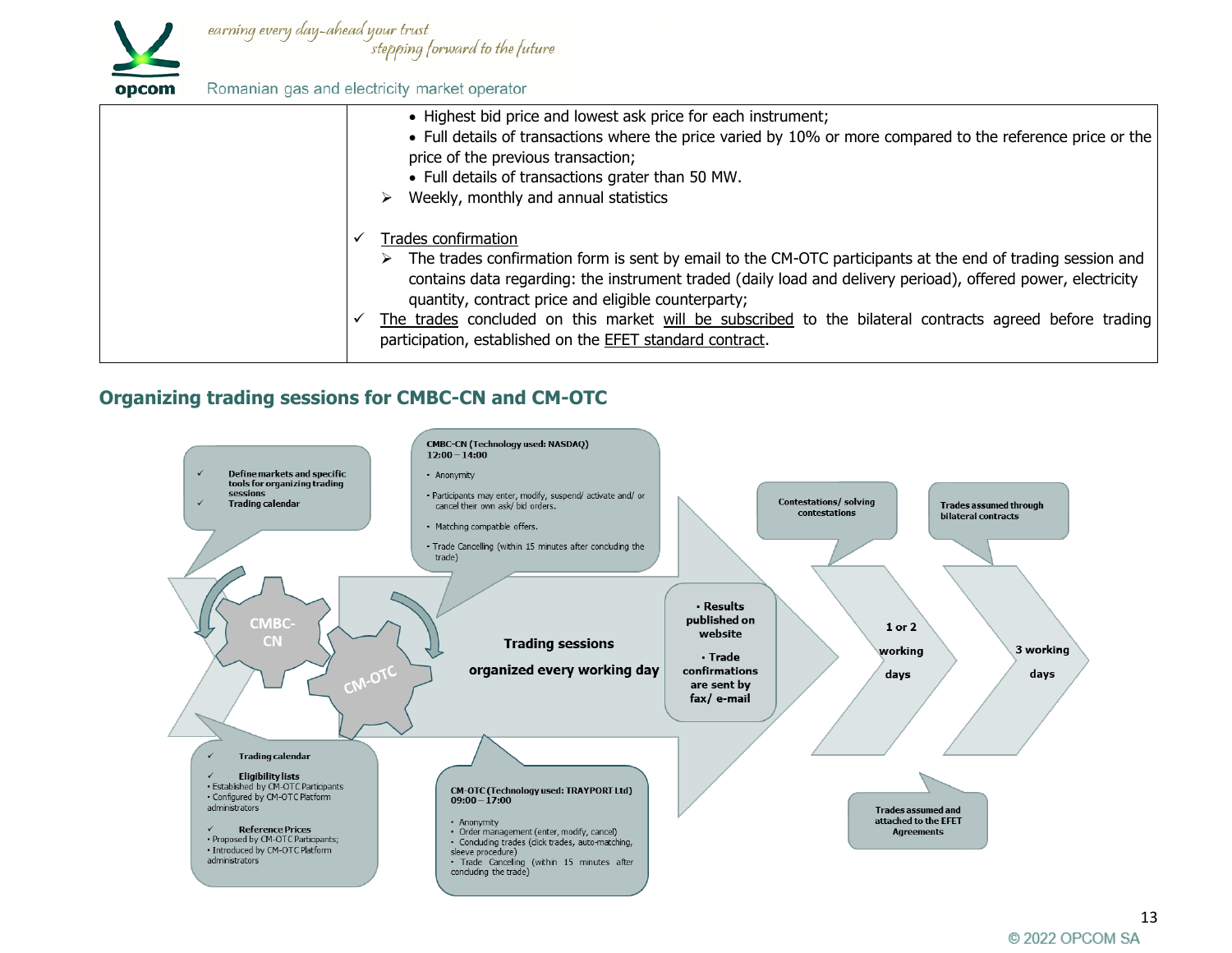

# **CMUS**

- ❖ **Legal and regulatory framework**
- $\checkmark$  ANRE Order no. 27/31.03.2018, for the approval of the "Regulation for organizing and conducting auctions on the centralized market for universal service", ammended by ANRE **Order no. 27/31.03.2021**;
- ✓ Framework Contract to sell-buy the electricity traded on the Centralized market for universal service;
- ✓ Operational Procedure for conducting auctions on the Centralized market for universal service;
- $\checkmark$  Participation Agreement on the Centralized market for universal service.

#### ❖ **Conditions for participation**

- $\checkmark$  Eligible participants registration at CMUS:
	- As sellers : license holders of production/supply/trading electricity (except last resort suppliers);
	- As buyers : only electricity licensees granted by ANRE as last resort suppliers.
- ✓ Participants must request an USB Token key needed to access the trading platform. The USB Token is given according to the Unique Bailment Agreement for USB Token key necessary for access to trading platform, signed with OPCOM.
- $\checkmark$  Participation on CMUS is voluntary.

| <b>Technology used</b>  | Nasdag                                                                                                                                                                                                                                                                                                                                                                      |  |
|-------------------------|-----------------------------------------------------------------------------------------------------------------------------------------------------------------------------------------------------------------------------------------------------------------------------------------------------------------------------------------------------------------------------|--|
| <b>Trading schedule</b> | Monthly, in the first working Monday of the month. If Monday isn't a working day then the trading session will be in<br>the next working day.<br>$09:30 - 10:00$ Open Auction stage;<br>$10:00 - 10:10$ Trade conclusion after the auction session stage;<br>$10:10 - 10:30$ Break;<br>10:30 - 12:00 Continuous Negociation stage;<br>$12:00$ – Closing of auction session. |  |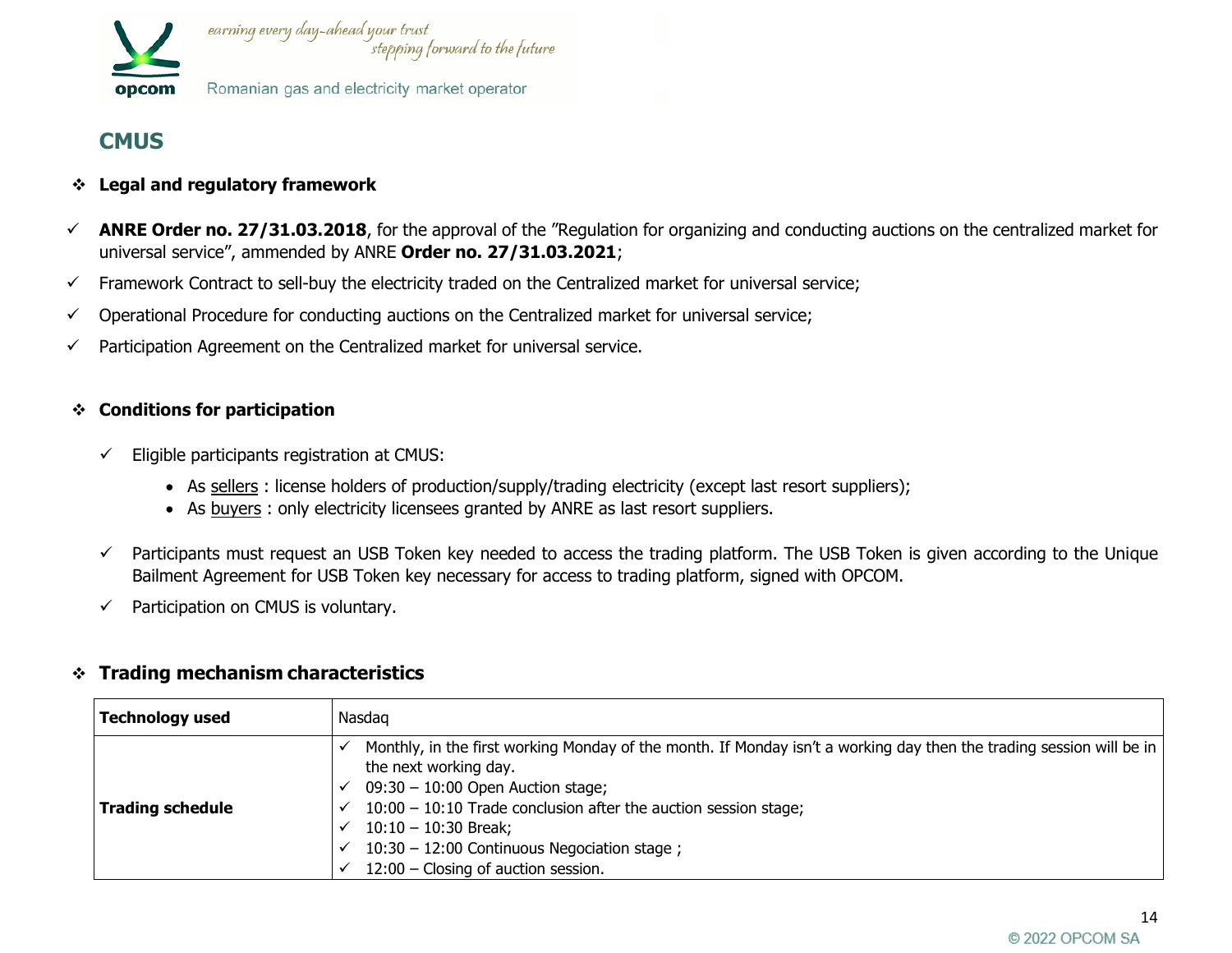

| <b>Offers</b>                                | Market participants enter orders in the trading plaform from their own terminals. Participants registered as sellers can<br>only introduce sell orders and participants registered as buyers can only introduce buy orders with the mention that the<br>buyers in the open auction stage can only introduce offers at the opening price/refference price previously calculated<br>and set by the CMUS operators in the trading platform.                                                                                                                                                                                                                                                                                                                                                                                                                                                                                           |  |  |
|----------------------------------------------|------------------------------------------------------------------------------------------------------------------------------------------------------------------------------------------------------------------------------------------------------------------------------------------------------------------------------------------------------------------------------------------------------------------------------------------------------------------------------------------------------------------------------------------------------------------------------------------------------------------------------------------------------------------------------------------------------------------------------------------------------------------------------------------------------------------------------------------------------------------------------------------------------------------------------------|--|--|
| <b>Product's characteristics</b>             | <b>Standardized Instruments:</b><br>$\checkmark$ Delivery period of the electricity can be 1 year/1 semester/1 trimester/1 month.<br>The delivery period for the annual instruments is $1$ July $-$ 30 June.<br>V Delivery load shape: base load (00:00 – 24:00 CET); peak1 (Monday-Sunday, 06:00 – 22:00 CET); peak2 (Monday-<br>Sunday, 17:00 - 22:00 CET)<br>√ Minimum Quantity per settlement interval for trading is: 1 MW;<br>Monthly trading sessions, therefore the trading period of every instrument ends in the month before the start of<br>delivery.                                                                                                                                                                                                                                                                                                                                                                  |  |  |
| <b>Contract</b>                              | Framework Contract to sell-buy the electricity traded on the Centralized market for universal service.                                                                                                                                                                                                                                                                                                                                                                                                                                                                                                                                                                                                                                                                                                                                                                                                                             |  |  |
| <b>Trading mechanism</b>                     | $\checkmark$ Open Auction Stage (09:30-10:00)<br>Continuous negociation stage (10:30-12:00)<br>✓<br>Anonymous trading<br>$\checkmark$                                                                                                                                                                                                                                                                                                                                                                                                                                                                                                                                                                                                                                                                                                                                                                                              |  |  |
| <b>Parameters of the trading</b><br>activity | Opening prices/ Refference prices:<br>$\checkmark$<br>$\triangleright$ Calculated as a weighted average based on the transactions with base load/peak1/peak2 profile delivery,<br>concluded in the last 6 calendar months on the long term electricity markets administered by OPCOM, up to one day<br>before the publication of the opening price;<br>> Used to set the price that participants with buy offers can introduce in the open auction stage (09:30-10:00).<br>Posibility of canceling a mistaken trade (Maximum term of request: 10 minutes from the time of trade conclusion);<br>✓<br>$\checkmark$<br>Trading price:<br>$\triangleright$ After the open auction stage the trades are concluded at the seller's price and in the continuous negociation<br>stage the trades are concluded at the aggresor's price;<br>$\triangleright$ Is expressed in lei/MWh, with two decimal places (includes transport tariff). |  |  |
| <b>Results</b>                               | Results published on OPCOM's website:<br>✓<br>$\triangleright$ After the end of the auction session:<br>• Trading product, name of the seller and the buyer, transaction price, traded quantity;<br>• Details regarding canceled trades.<br>$\triangleright$ Monthly and annual statistics<br>The trade confirmation is sent after the end of the trading session and it specifies information regarding: traded<br>instrument, traded output, contract price, counterparty and the deadline for submitting the signed contract.<br>Trades concluded on this market will lead to the signing of the framework contract and OPCOM will verify the<br>$\checkmark$<br>contracts in terms of their compliance with the provisions of the applicable framework contract and the results of<br>the trading sessions.                                                                                                                    |  |  |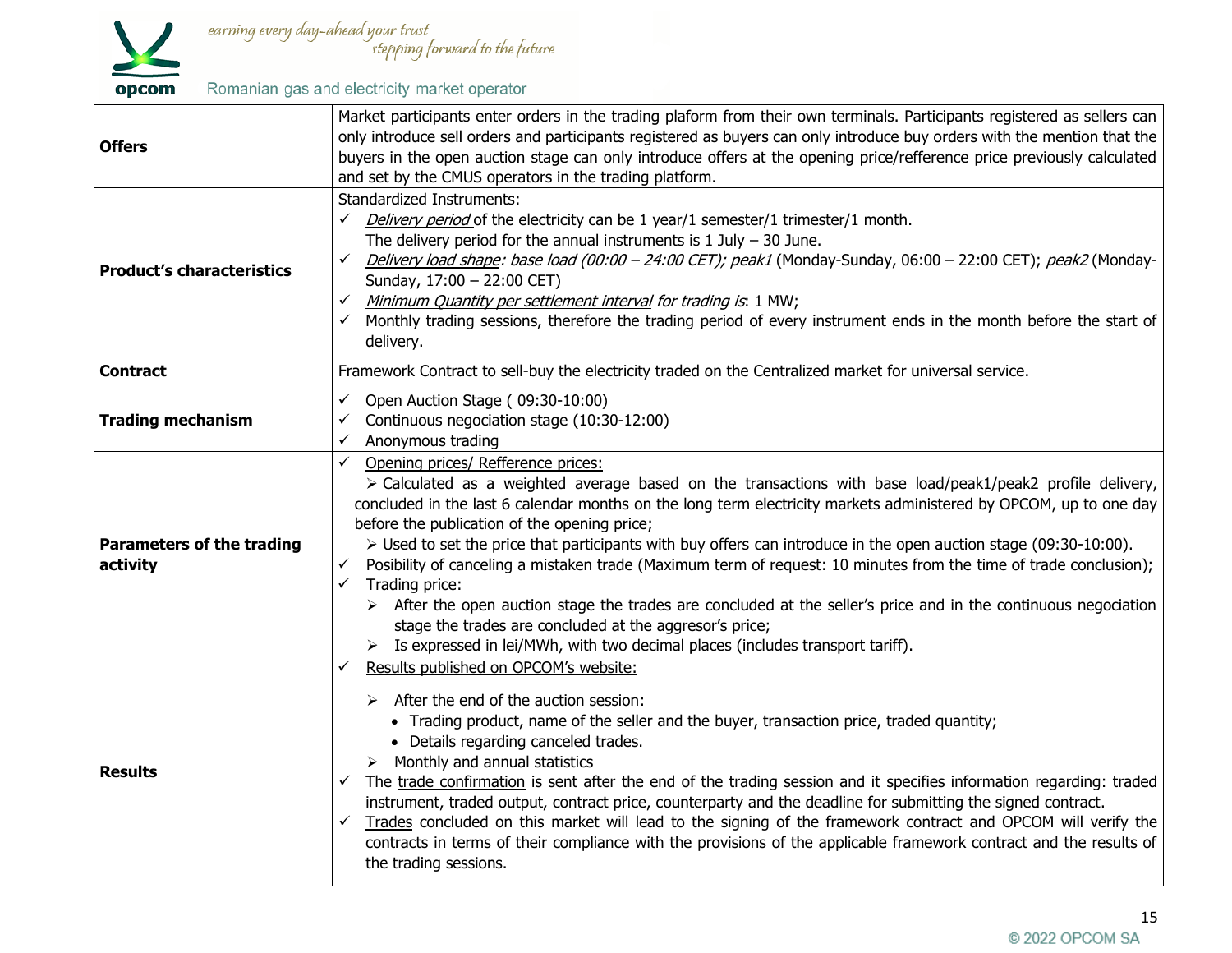

- ❖ **Legal and regulatory framework**
- ✓ **ANRE Order no. 129/24.06.2020** for approval of the "Regulation on the organized trading framework on the centralized market for awarding long term electricity contracts", ammended by ANRE **Order no. 27/31.03.2021**.
- ✓ Procedure regarding participants' registration at Centralized Market for awarding Long Term Electricity Contracts.
- ✓ Participationon Agreement on the Centralized Market for awarding Long Term Electricity Contracts.
- $\checkmark$  Procedure concerning the functioning of Centralized Market for awarding Long Term Electricity Contracts.

#### ❖ **Conditions for participation**

- $\checkmark$  Eligible participants registration at CMLT:
	- As sellers : economic operators who are to build and connect a capacity to produce electricity or to produce electricity and heat from cogeneration according to the trade and the concluded contract on CMLT;
	- As buyers : license holders in the electricity sector and final consumers.
- ✓ The participants must request a digital certificate issued by OPCOM and also the connection data (user and password) needed to access the CMLT trading platform.
- $\checkmark$  Participation on CMLT is voluntary.

| <b>Technology used</b>  | Nasdag                                                                                                                                                                                                                                                                                                                                                                                                                                                                                                                                                                                                                                                     |  |  |
|-------------------------|------------------------------------------------------------------------------------------------------------------------------------------------------------------------------------------------------------------------------------------------------------------------------------------------------------------------------------------------------------------------------------------------------------------------------------------------------------------------------------------------------------------------------------------------------------------------------------------------------------------------------------------------------------|--|--|
| <b>Trading schedule</b> | The initiator proposes the program for the auction stages (the pre-selection stage, the competitive dialogue stage, and<br>the auction stage), which includes the deadlines for submitting the documents required to complete each stage.                                                                                                                                                                                                                                                                                                                                                                                                                  |  |  |
| <b>Offfers</b>          | The CMLT participants notify OPCOM through e-mail/fax the buying or selling initiating offers and the proposed<br>framework contract together with :<br>- pre-selection/ eligibility criteria, respectively the list of creditworthiness indicators requested for the<br>evaluation and qualification of the respondent participants within the pre-selection stage for the competitive<br>dialogue stage;<br>$-$ the elements of the initiating offer, other than the price, on which the initiator of the auction session wishes<br>to discuss in the competitive dialogue.<br>Submission of the documents regarding participation with response offers; |  |  |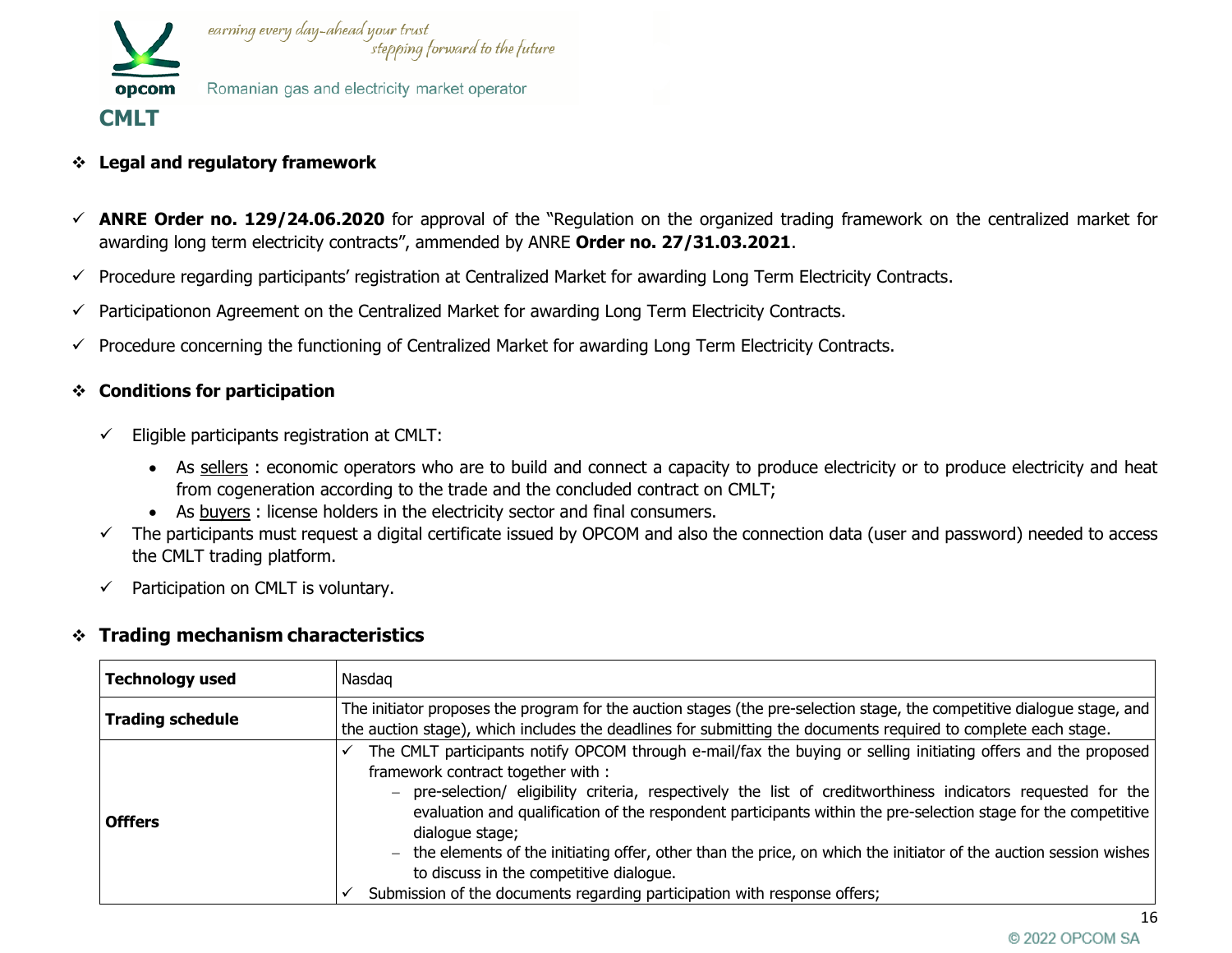

earning every day-ahead your trust<br>stepping forward to the future

Romanian gas and electricity market operator

| Delivery period of the electricity can be: minimum 1 (one) calendar year;<br>Delivery load-shape: base load, peak load and off-peak load;<br>Start date and end date of electricity delivery;<br>Trading option: total or partial (number of fractions of the offered quantity);<br>Contract Price adjustment formula option.                                                                                                                                                                                                                                                                                                                                                                                                                                                                                                                                                                                                                                                                                                                                                                                                                                                                                                                                                                                                                                                                                                                                                                                                                                                                                                                                                                                                                                                                                                                                                                                                                                                                                                                                                                                                                                                                                                                                                          |
|----------------------------------------------------------------------------------------------------------------------------------------------------------------------------------------------------------------------------------------------------------------------------------------------------------------------------------------------------------------------------------------------------------------------------------------------------------------------------------------------------------------------------------------------------------------------------------------------------------------------------------------------------------------------------------------------------------------------------------------------------------------------------------------------------------------------------------------------------------------------------------------------------------------------------------------------------------------------------------------------------------------------------------------------------------------------------------------------------------------------------------------------------------------------------------------------------------------------------------------------------------------------------------------------------------------------------------------------------------------------------------------------------------------------------------------------------------------------------------------------------------------------------------------------------------------------------------------------------------------------------------------------------------------------------------------------------------------------------------------------------------------------------------------------------------------------------------------------------------------------------------------------------------------------------------------------------------------------------------------------------------------------------------------------------------------------------------------------------------------------------------------------------------------------------------------------------------------------------------------------------------------------------------------|
| The contract is proposed by the initiator;<br>Specific terms proposed by the initiator, other than the price, can be negociated by the participants in the<br>competitive dialogue stage.                                                                                                                                                                                                                                                                                                                                                                                                                                                                                                                                                                                                                                                                                                                                                                                                                                                                                                                                                                                                                                                                                                                                                                                                                                                                                                                                                                                                                                                                                                                                                                                                                                                                                                                                                                                                                                                                                                                                                                                                                                                                                              |
| Submission by CMLT Participants for organizing the auction session of the following:<br>buy/sell initiating electricity offer defined by the initiating participant with his own conditions:<br>pre-selection/eligibility criteria, respectively the list of creditworthiness indicators requested for the evaluation<br>$\bullet$<br>and qualification of the respondent participants offers within the pre-selection stage for the competitive<br>dialogue stage;<br>the elements in the initiating offer or in the contract, other than the price, on which the initiator of the auction<br>session wishes to discuss in the competitive dialogue stage in order to establish the final format of the contract;<br>the contract proposed by the initiating participant;<br>OPCOM will publish the Announcement for organizing the trading session and the proposed contract;<br>Pre-selection stage of the candidates<br>The respondents submit the required documents for the pre-selection stage with response offers.<br>The initiating participant evaluates the degree of fulfillment of the pre-selection/eligibility criteria by the participants<br>interested in participating with response offers.<br>$\checkmark$ The initiator makes a report in which specifies the result of the evaluation.<br>$\checkmark$ OPCOM notifies the qualified respondents.<br>The competitive dialogue stage with the qualified candidates following the pre-selection stage<br>The respondents send their own proposals regarding the elements of the initial offer, other than the price, on<br>which the initiator of the auction session wishes to discuss in the competitive dialogue stage in order to identify<br>the firm conditions of the final offer.<br>The initiator establishes the final contract format applicable.<br>OPCOM publishes the final contract format.<br><b>Auction stage</b><br>The first phase of the auction stage: OPCOM enters the intiator's order in the online trading system and the<br>respondents enter their own orders;<br>The second phase of the auction stage: the automatic correlation of the demand with the offer based on which<br>will result concluded transactions from the bidding process of the first phase of the auction stage. |
|                                                                                                                                                                                                                                                                                                                                                                                                                                                                                                                                                                                                                                                                                                                                                                                                                                                                                                                                                                                                                                                                                                                                                                                                                                                                                                                                                                                                                                                                                                                                                                                                                                                                                                                                                                                                                                                                                                                                                                                                                                                                                                                                                                                                                                                                                        |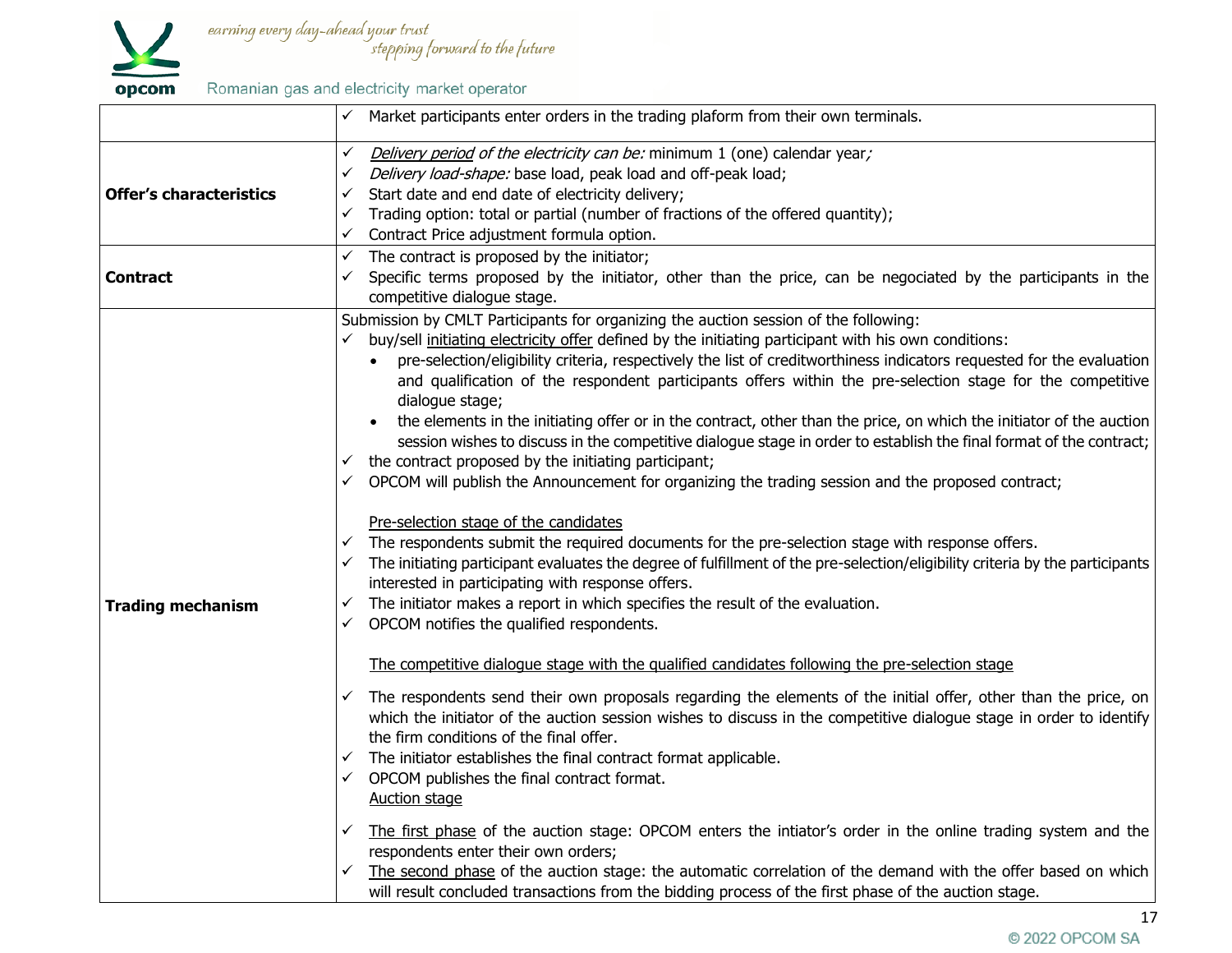

| Parameters of the trading<br>activity | The initiating participant has full freedom to establish the program for the auction stages and the contract<br>accompanying the initial offer.<br>The offer can be traded totally (with a single winner) or partially, indicating the number of fractions of the total<br>quantity that will be offered in a contract (there may be more winners).                                                                                                                                                                                                                                                                                                                                                                     |
|---------------------------------------|-------------------------------------------------------------------------------------------------------------------------------------------------------------------------------------------------------------------------------------------------------------------------------------------------------------------------------------------------------------------------------------------------------------------------------------------------------------------------------------------------------------------------------------------------------------------------------------------------------------------------------------------------------------------------------------------------------------------------|
| <b>Results</b>                        | After the end of the trading session OCMLT publishes the results of the auction sessions: name of the initiating<br>participant, name of the winning participant, offer/contract, fractions number(parts) of the offered quantity if the<br>initiator has chosen partial trading, the delivery period, the delivery profile, the traded quantities, the starting price,<br>the closing prices of the traded offers and the list of participants who participated in the auction with response<br>offers:<br>Trade confirmations:<br>Trades concluded on this market will lead to the signing of the contract published together with the final iniating<br>offer and OPCOM will verify the compliance of the contracts. |

## ❖ **The trading process**

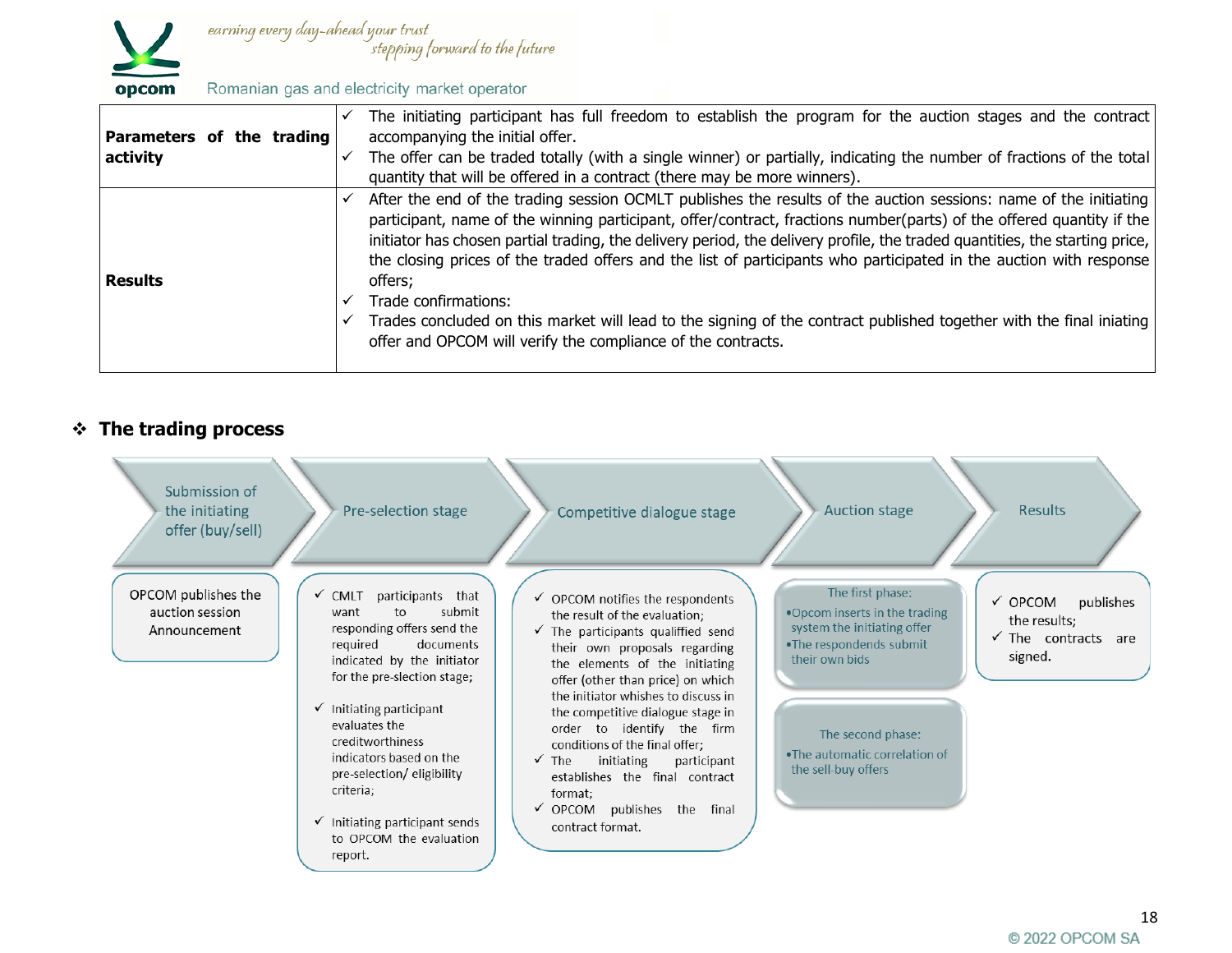

- ❖ **Legal and regulatory framework**
- ✓ **Regulation (consolidated form)** for organizing and functioning of the Electricity market for large consumers, approved by the **ANRE Order no. 65/31.03.2022**, modified by **ANRE Order no. 73/11.05.2022**;
- $\checkmark$  Procedure regarding participants' registration at centralized electricity markets administered by OPCOM S.A.
- $\checkmark$  Participation Agreement on the Electricity market for large consumers.
- $\checkmark$  Procedure regarding the trading mechanism on the Electricity market for large consumers.

## ❖ **Conditions for participation**

- $\checkmark$  Eligible participants registration at LCM:
	- As sellers: Producers, including those to whom may apply the provisions of art. 14 (6) of the Government Emergency Ordinance no. 27/2022 on the measures applicable to final customers in the electricity and natural gas market between April 1, 2022 and March 31, 2023, as well as storage service operators that sell stored electricity, that can participate directly or by aggregation.
	- As buyers: Any consumer or aggregation of consumers with an annual consumption of more than 70,000 MWh; it is forbidden to resell the electricity purchased by large end consumers on this market, except for resale to affiliates and/or other end consumers involved in the aggregation, for their own consumption.
- $\checkmark$  Participants must request an USB Token key that they need for access the trading platform, USB Token given according to the Unique Bailment Agreement for USB Token key necessary for access to trading platform signed with OPCOM (where appropiate)

| <b>Tehnology used</b>   | Nasdag                                                                                                                                                                                                                                                                                                                                         |  |  |
|-------------------------|------------------------------------------------------------------------------------------------------------------------------------------------------------------------------------------------------------------------------------------------------------------------------------------------------------------------------------------------|--|--|
| <b>Trading schedule</b> | On working days according to the trading session's program, established for each session in accordance with the<br>provisions of the Regulation.<br>Stages are published on the website at the section Trading-Results/Electricity market for large consumers/LCM<br>Mechanism/Announcements.                                                  |  |  |
| <b>Offers</b>           | LCM participants notify OPCOM through e-mail/fax the buy or sell initiating offers and the proposed contract, in<br>order to be published and to organize the trading session;<br>Submission of documents for participation with response offers;<br>Market participants insert their orders in the trading platform from their own terminals. |  |  |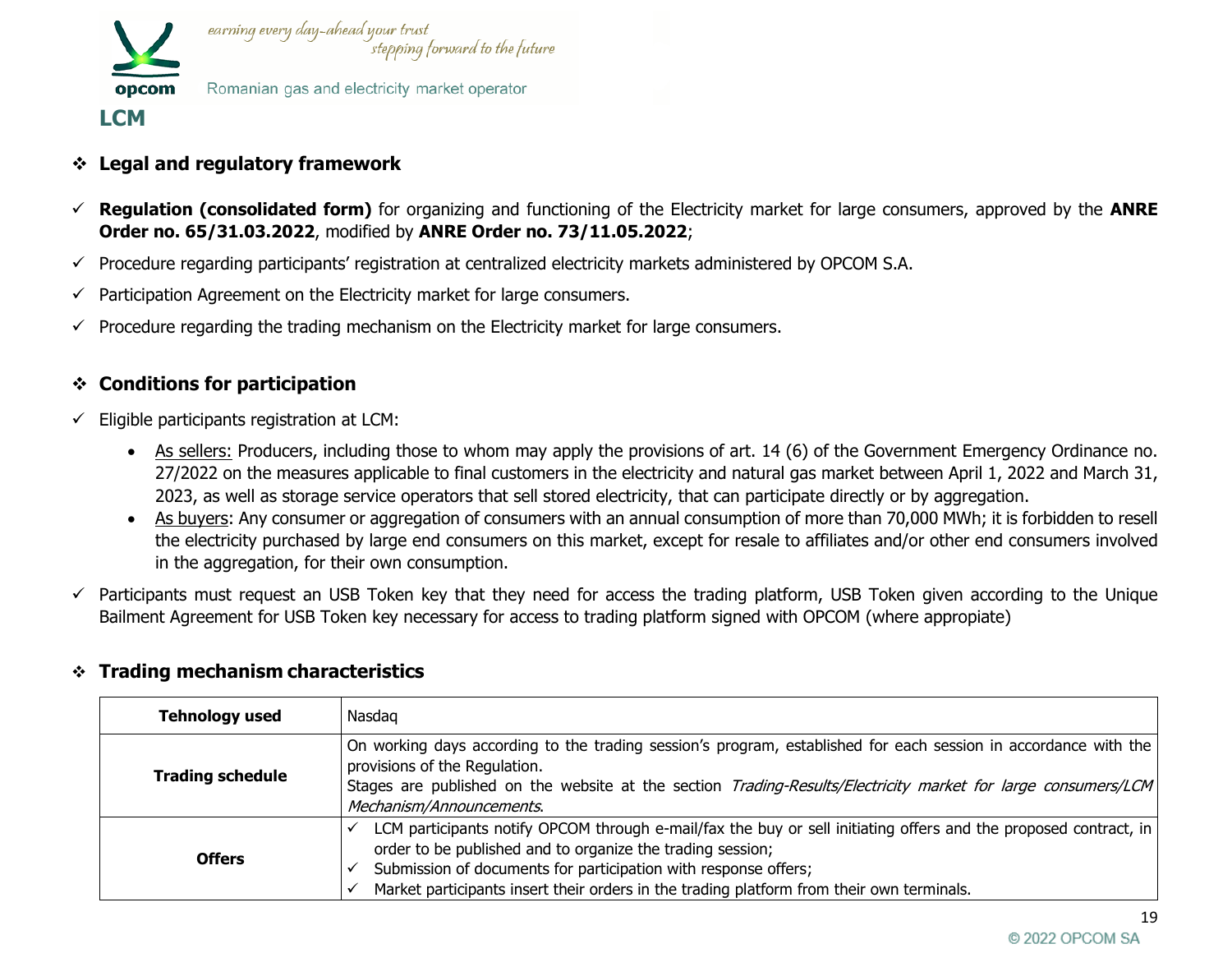

|                                  | Standard product combinations, where the standard product represents the electricity corresponding to an average                       |
|----------------------------------|----------------------------------------------------------------------------------------------------------------------------------------|
|                                  | power of 5 MW per settlement interval:                                                                                                 |
|                                  | V Number of standard products offered;                                                                                                 |
|                                  | Delivery period of the electricity can be: minimum 1 (one) month.<br>$\checkmark$                                                      |
| <b>Products characteristics</b>  | Delivery load-shape: base load, peak load, off-peak load and other standard products proposed by market                                |
|                                  | participants and published on OPCOM's website, following a public consultation.                                                        |
|                                  | Eirst day of physichal delivery must be after the contract signing.                                                                    |
|                                  | $\checkmark$ Trading option: full or partial;                                                                                          |
|                                  | $\checkmark$ Price formula option;                                                                                                     |
|                                  | Quantity variation option of maximum 0.5 MW on settlement interval;<br>✓                                                               |
| <b>Contracts</b>                 | Contract: contract proposed by the initiator, the standard contract published by the MO (Market Operator) agreed                       |
|                                  | after a public consultation with market participants or the EFET type contract                                                         |
|                                  | Submission by LCM Participants for organizing the auction session of the following:                                                    |
|                                  | $\checkmark$ sell/buy initiating electricity offer defined by the initiating participant with his own conditions:                      |
|                                  | • the selection criteria on which basis the qualification of the participants with response offers will be made                        |
|                                  | within the selection stage;                                                                                                            |
|                                  | the schedule of the trading session;                                                                                                   |
|                                  | $\checkmark$ sell-buy contract;                                                                                                        |
|                                  | $\checkmark$ OPCOM will publish the Announcement of organizing the trading session, the initiating offer, the proposed sell-           |
|                                  | buy electricity contract or indicating the use of the standard contract/ EFET type contract, selection criteria of RP,                 |
|                                  | as well as the schedule of the trading session;                                                                                        |
|                                  | The selection of responding participants:                                                                                              |
|                                  | Submission of the documents in order to participate with response offers at the trading session;                                       |
|                                  | $\checkmark$ The initiating participant of the trading session makes the selection of the responding participants with the             |
| <b>Trading Mechanism</b>         | obligation to apply objective and non-discriminatory the selection criteria, specified in the initiating offer and                     |
|                                  | communicates the list to MO;                                                                                                           |
|                                  | $\checkmark$ OPCOM publishes the list of selected participants and informs individually the LCM participants which are qualified       |
|                                  | to participate in the online trading session with response offers;                                                                     |
|                                  | Online trading session:                                                                                                                |
|                                  | $\checkmark$ MO inserts in the trading platform on publication day of the initiating offer, 1 fraction in case of full trading, or the |
|                                  | number of fractions of the offered quantity in case of partial trading and the price proposed in the initiating offer,                 |
|                                  | published on OPCOM's website;                                                                                                          |
|                                  | $\checkmark$ During the online trading session the initiator can only change the price;                                                |
|                                  | $\checkmark$ The responding participants insert their orders in the trading platform indicating the number of fractions and the        |
|                                  | proposed price; they can modify/withdraw their orders;                                                                                 |
|                                  | $\checkmark$ Offers are automatically correlated;                                                                                      |
|                                  | The closing price is set by the last introduced/modified order's price in the trading platform.                                        |
| <b>Parameters of the trading</b> | $\checkmark$ The identity and the offering intention of the initiators is made public towards the whole business community;            |
| activity                         |                                                                                                                                        |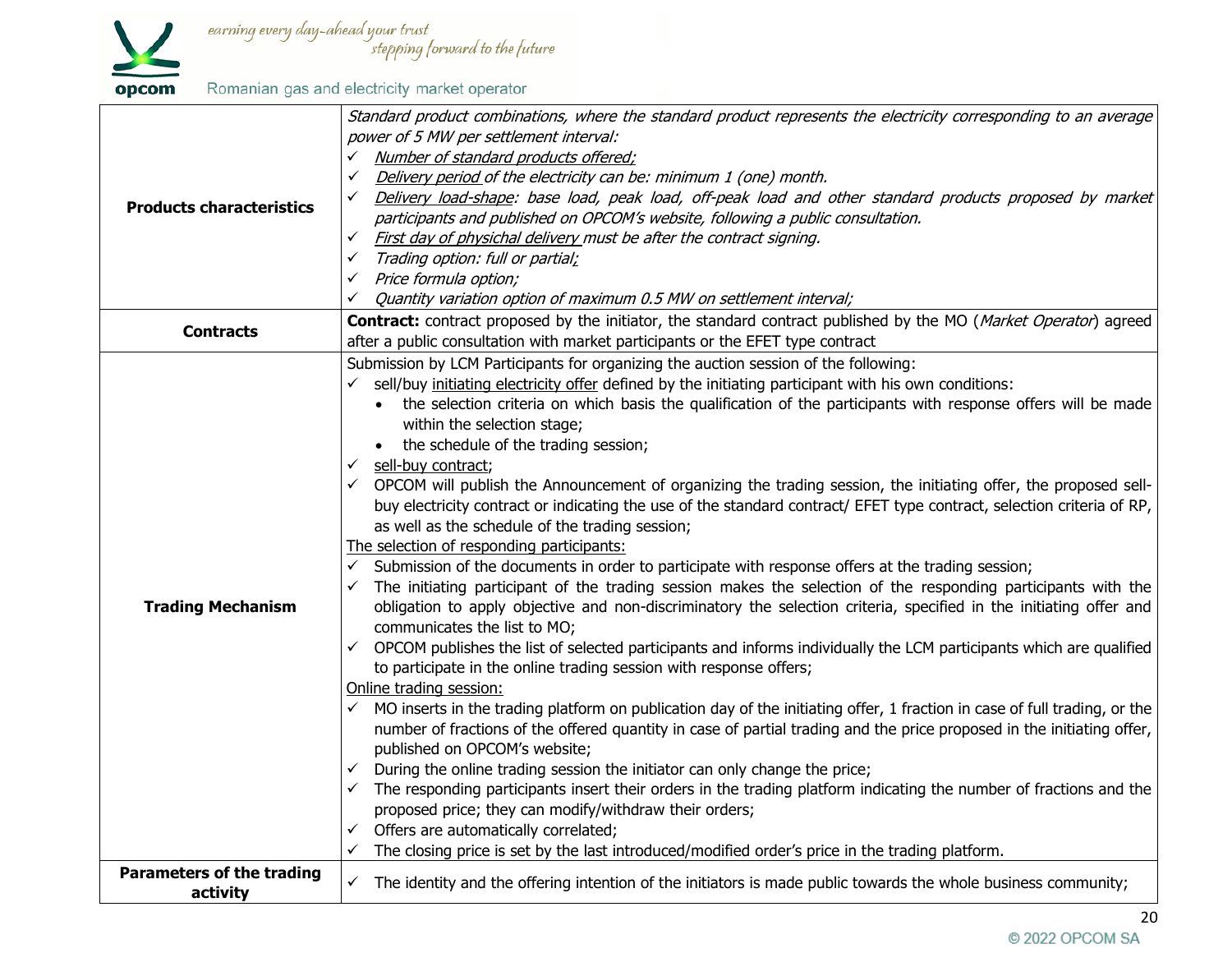

| opcom |  |  | Romanian gas and electricity market operator |
|-------|--|--|----------------------------------------------|
|-------|--|--|----------------------------------------------|

|                | The participants who send the intention to participate with response offers in the trading session must fulfill and<br>provide satisfactory documents in order to comply with the selection criteria required by the initiating participant;<br>The price can be adjusted by a formula indicated in the contract, after the first year of delivery;<br>The initiating offers published on OPCOM website can be withdrawn with the asumption of provisions of the<br>Regulation for organizing and functioning of the Electricity market for large consumers and of the LCM Procedure<br>regarding the obligation to pay the penalty amount and the suspension from the market.                                                                                                                                                                                                                                                                                                                           |
|----------------|----------------------------------------------------------------------------------------------------------------------------------------------------------------------------------------------------------------------------------------------------------------------------------------------------------------------------------------------------------------------------------------------------------------------------------------------------------------------------------------------------------------------------------------------------------------------------------------------------------------------------------------------------------------------------------------------------------------------------------------------------------------------------------------------------------------------------------------------------------------------------------------------------------------------------------------------------------------------------------------------------------|
| <b>Results</b> | Results published on OPCOM's website:<br>• the results of the online trading session;<br>• traded quantities;<br>• closing prices;<br>• the names of the contracting parties;<br>• report of the offers inserted in the trading platform during the online trading session.<br>Trade confirmations:<br>OPCOM sends the confirmation with the results of the auction session to the participants that concluded<br>trades;<br>The transactions concluded on this market will lead to the signing of the contract in compliance with the electricity<br>✓<br>contract proposed by the initiating participant and published together with the initiating offer/ of the standard<br>electricity contract/ of the annex in case of EFET contract and also with the results of the trading session; the MO<br>verifies the contracts in terms of their compliance.<br>Participants must pay a penalty amount in case of refusal to sign the contract or refusal of correction of a non-<br>compliant contract. |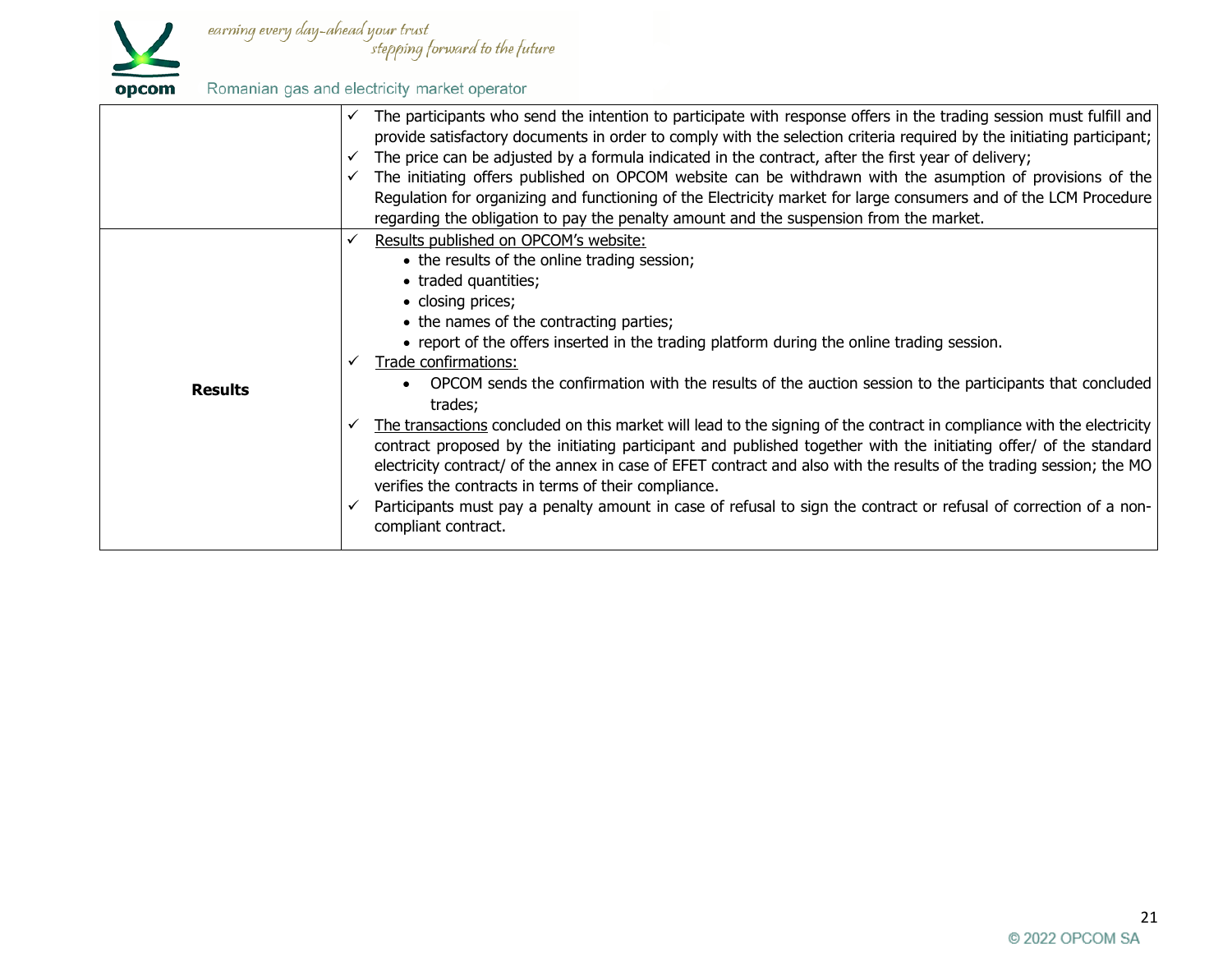

#### ❖ **The trading process**

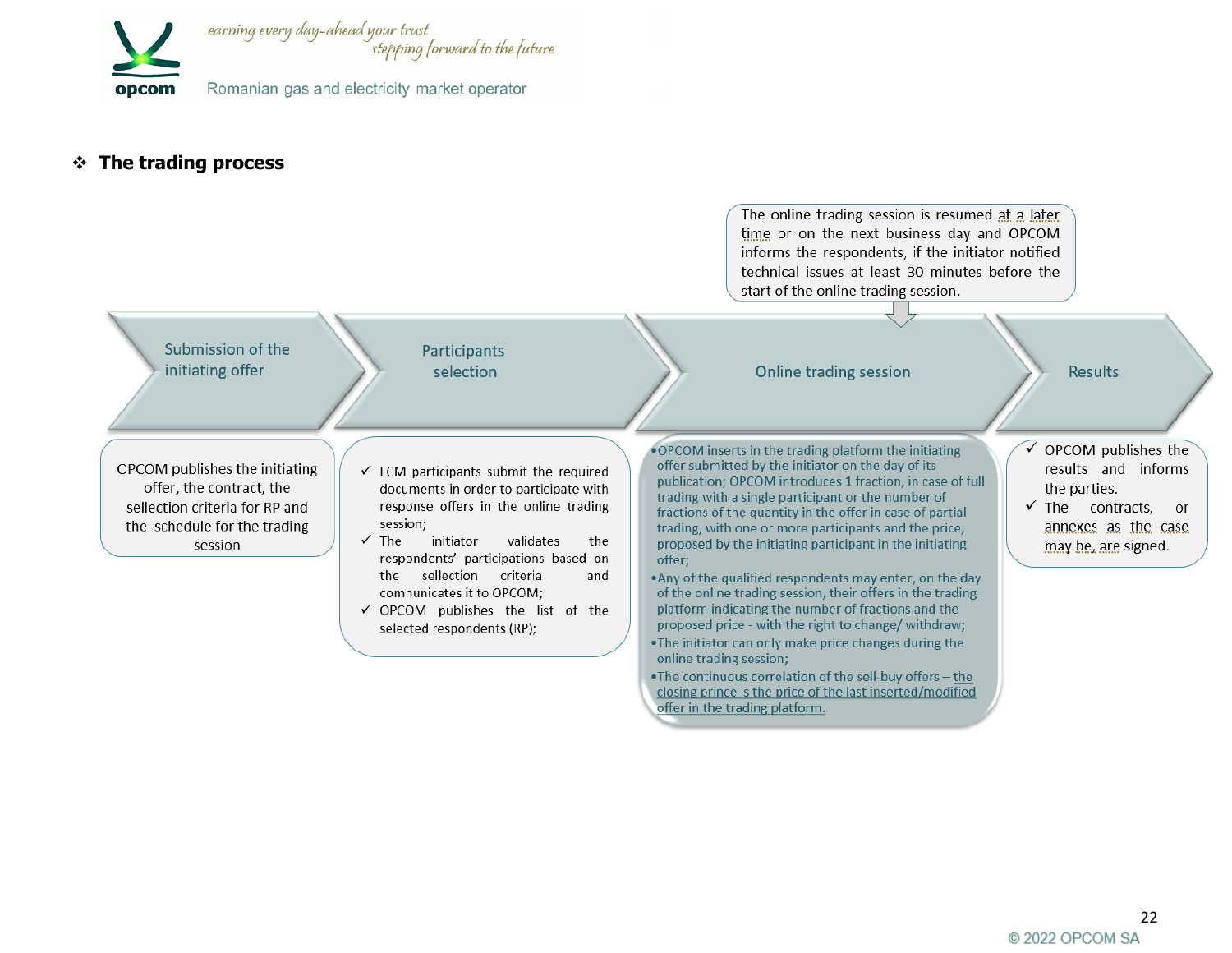

# **CMBC-FP**

## ❖ **Legal and regulatory framework**

- $\checkmark$  ANRE Order no. 78/14.08.2014 for the approval of the "Regulation for the modalities of concluding electricity bilateral contracts by means of Extended Auctions Mechanism and Continuous Negotiation Mechanism and by means of processing contracts **",** ammended by **ANRE Orders no. 50/10.04.2019, no. 65/31.03.2020** and **no. 27/31.03.2021**;
- ✓ Procedure regarding participants' registration at centralized electricity markets administered by OPCOM S.A.;
- $\checkmark$  Participation Agreement on the Centralized Market for Electricity Bilateral Contracts Fuel Processing Mechanism;
- $\checkmark$  Procedure concerning the proceedings to trade on the Centralized Market for Electricity Bilateral Contracts Fuel Processing Mechanism;

# ❖ **Conditions for participation**

- $\checkmark$  Eligible participants registration at CMBC-FP:
	- As initiating participants can register only the supply license holders;
	- As respondents holders of a license for the commercial exploitation of electricity production capacities.

| <b>Tehnology used</b>   | Application developed by OPCOM                                                                                                                                                                                                                                                                                                                                                                          |  |  |
|-------------------------|---------------------------------------------------------------------------------------------------------------------------------------------------------------------------------------------------------------------------------------------------------------------------------------------------------------------------------------------------------------------------------------------------------|--|--|
| <b>Trading schedule</b> | Every working day, under the conditions of issuing a Government decision implementing the security measures,<br>according to the applicable law.<br>The opening hours for the auction sessions are: 09:00 to 17:00 Mon-Thu and 09:00 to 14:00 on Fri.                                                                                                                                                   |  |  |
| <b>Offfers</b>          | Market participants send by fax/mail the initiating and responding offers:<br>Initating offers and the annexes with the specific provisions of the framework contract for fuel processing on<br>CMBC-FP, should be sent in advance with 4 working days, until 15:00 Mon - Thu and until 12:00 on Fri (D-4);<br><b>Responding</b> offers: no later than one day before the start of the auction session. |  |  |